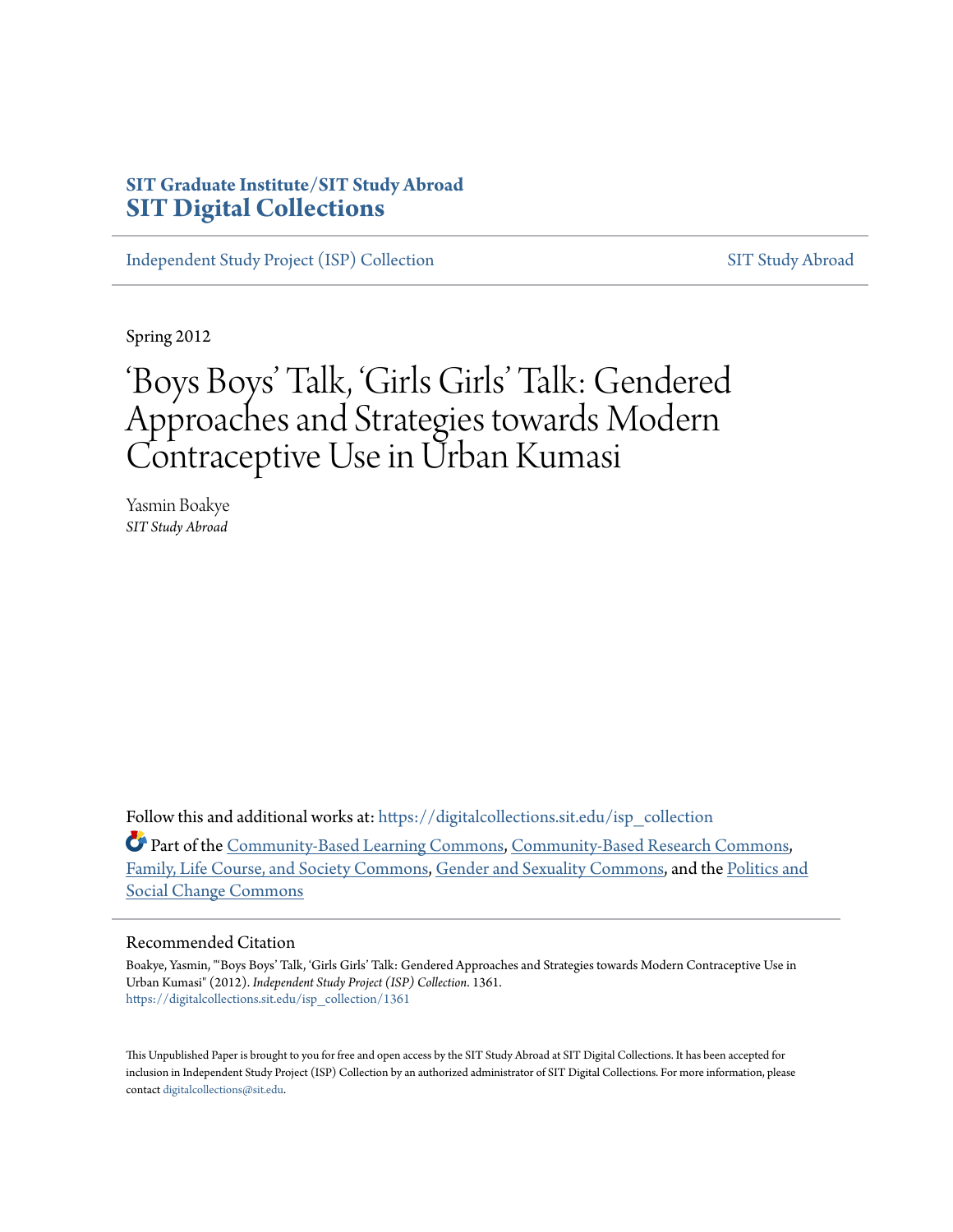School for International Training Study Abroad Ghana: Social Transformation and Cultural Expression

Spring 2012

## **'Boys Boys' Talk, 'Girls Girls' Talk: Gendered Approaches and Strategies towards Modern Contraceptive Use in Urban Kumasi**

**Yasmin Boakye**  (Washington University in St. Louis)

Project Advisor: "Mimi" Christina Acquaah Director of PPAG Kumasi KNUST, Kumasi, Ghana

Academic Director: Dr. Olayemi Tinuoye

Data Collection: 3 APR 12 to 3 May 12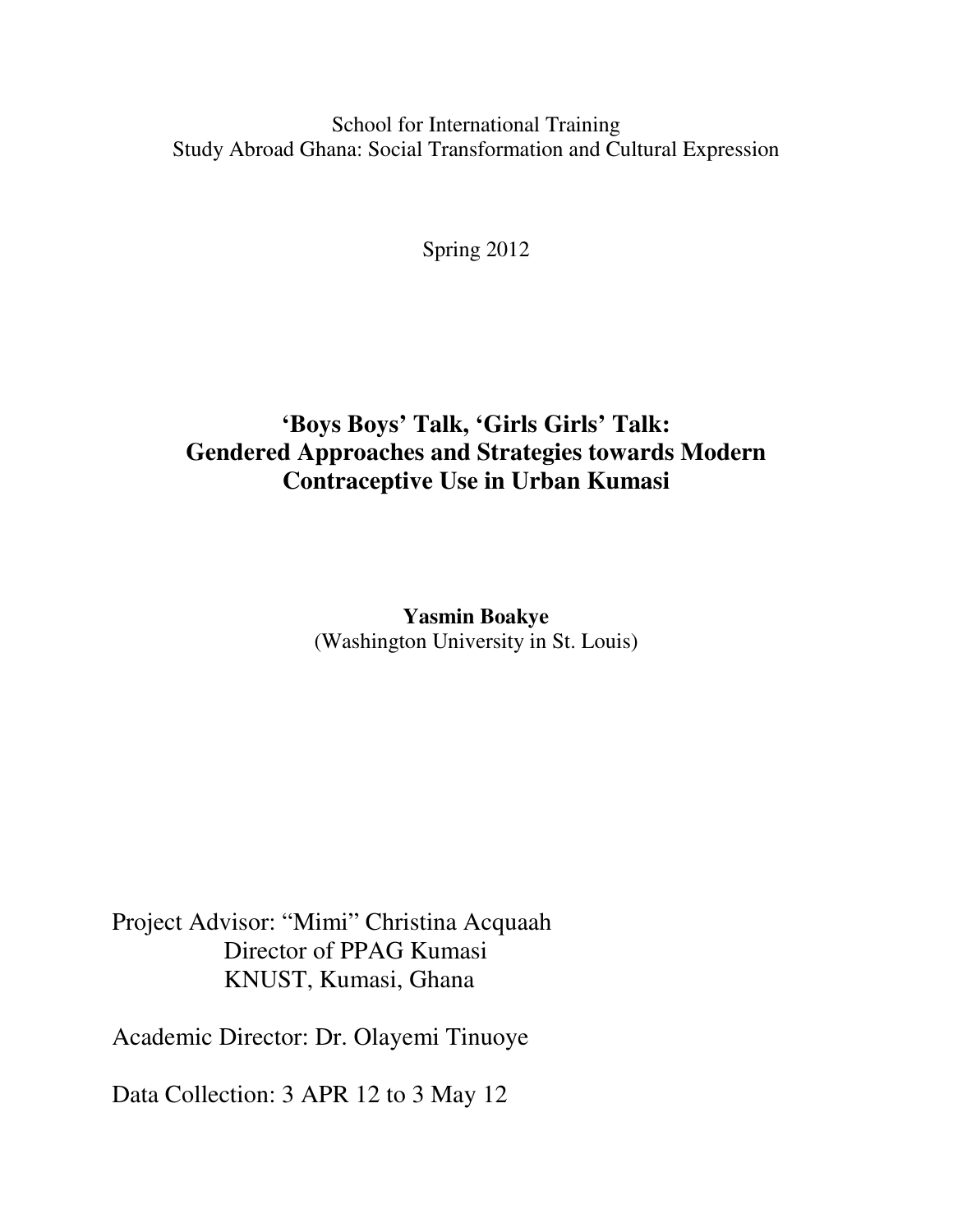#### **Abstract**

**1. Title:** 'Boys Boys' Talk, 'Girls Girls' Talk:

Gendered Approaches and Strategies towards Modern Contraceptive Use in Urban Ghana

**2. Author:** Yasmin Boakye (yasmin.boakye@go.wustl.edu; Washington University in St. Louis)

**3. Objective:** The objectives of this project were three-fold:

1. How do men and women in the urban area of Kumasi come to understand the major forms of contraception available in Ghana?

2.Are there significant differences in the ways that men and women come to understand contraceptive methods, and are these differences influenced by region, religious affiliation, age, and socioeconomic level?

3. How are these understandings either reinforced, shifted, or broken down by the Ghanaian government's reproductive health efforts, the work of NGO's focused on family planning, religious beliefs, and social relationships?

**4. Methodology:** During the 30 day long research period I conducted fieldwork in various parts of Kumasi, including the KNUST campus and the neighboring areas Ayudase and Anwomaso, with the help of three research assistants who were peer educators at PPAG's Young and Wise center on the KNUST campus. I interviewed 50 participants (25 men/25 women), and in selecting these individuals I specifically looked for individuals from a wide variety of age, religious, and educational backgrounds. Each participant agreed to answer a series of twenty questions about their understanding and feelings towards contraceptive use and family planning, as well as the influences of friends, media campaigns, and family upon these views.

**5. Findings:** My research indicated that a wide variety of factors plays a role in an individuals' understanding of contraception, regardless of gender. With the exception of educational level (which tended to correspond with an increase individuals' knowledge of contraceptive methods), very few of the factors associated with contraceptive understanding (religious affiliation, socioeconomic level, etc.) seemed to play a solitary role in determining one's contraceptive views. In actuality, most views were shaped from a variety of life experiences that either reinforced or broke down the individuals' initial approach towards contraceptives.

**6. Conclusion:** Though on a macroscopic level it was difficult to isolate specific gendered differences between the ways that men and women tend to understand contraception, individually, it became clear that the social milieu surrounding an individual plays a large role in his or her views on contraceptive use, and that often this social group is single-gendered. Men's views tend to be reinforced by other men, and women's views are reinforced by other women. Both men and women seemed to believe that their own gender was forced to bear the most responsibility in regards to contraception, though this view was much more prevalent in women than men. Finally, both men and women recognized that many of their views and those of the people they knew were based upon rumors and anecdotes, and many offered additional education both in and outside of the school as a means for improving overall understandings of contraceptives across genders.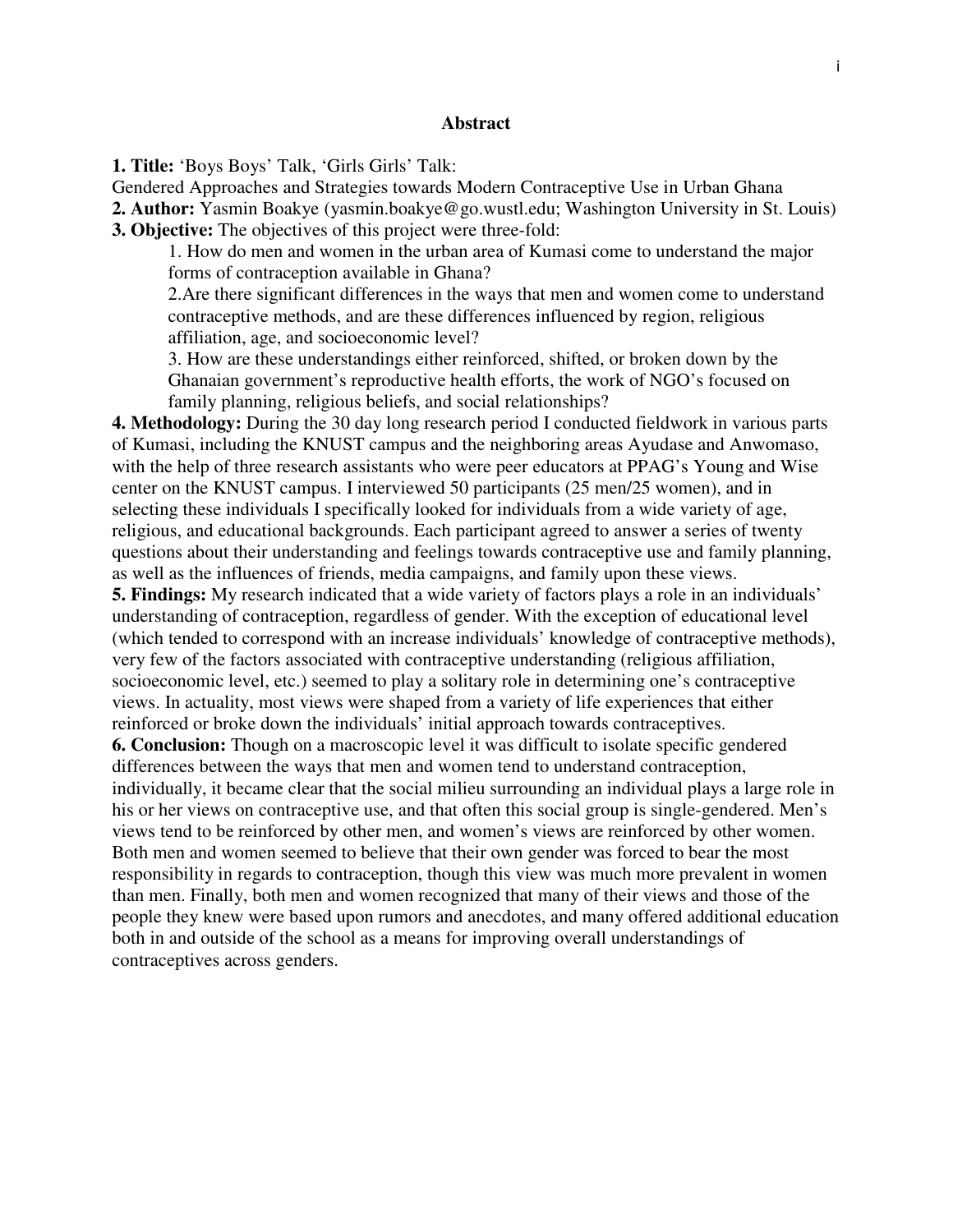### **Table of Contents**

| Chapter 1: Bringing Up Birth Control: The Formation of Contraceptive Knowledge and Opinions |
|---------------------------------------------------------------------------------------------|
|                                                                                             |
| Chapter 2: 'You Only Know What You Know'": Efficacy and General Knowledge 17                |
| Chapter 3: "But They Don't Like 'Toffee Without the Wrapper'": Social Influences on         |
|                                                                                             |
|                                                                                             |
|                                                                                             |
|                                                                                             |
|                                                                                             |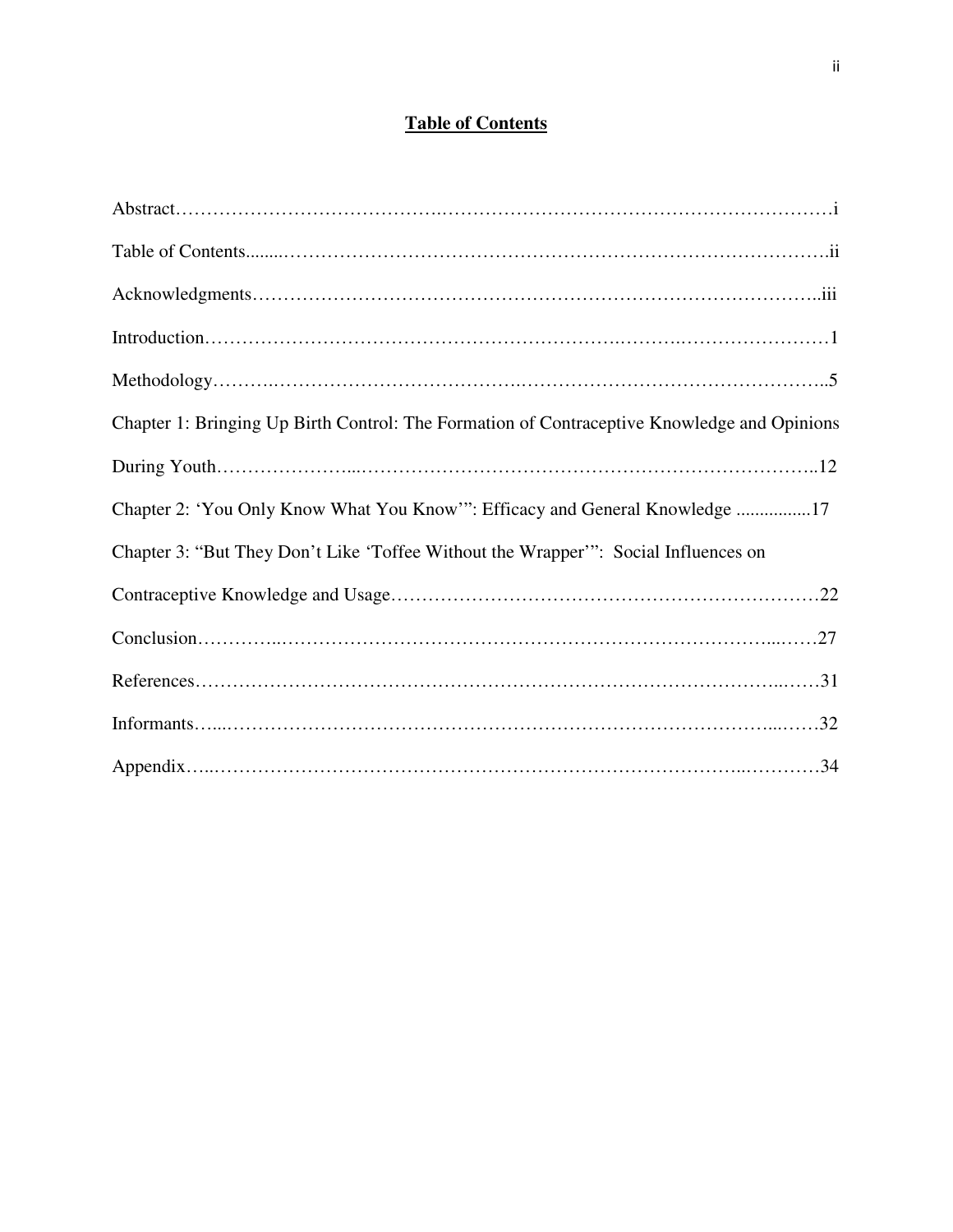#### **Acknowledgements**

First and foremost, I would like to thank Grandma Lucy for taking me into her home at the last moment, providing me with love, guidance, and endless generosity, and treating me as one of her own grandchildren.

I also owe a great deal of thanks to those at PPAG's Young and Wise Center who I could not have completed this project without. Thank you to Auntie Mimi for taking me on at the very last minute, to Auntie Sarah for her warm smiles and concern each morning, and to Husein, Selorm, and Emefa for coming with me to the field and being so gracious with the time and effort they donated to this project. I am completely indebted to all of you.

Also many thanks to Yemi, Papa Attah, Kwame, Nana Amah, Kwakutse, Simon, David, Auntie Afresh, Baby Yaa, Joanna, Auntie Fati, Umar, and Auntie Amina for all their guidance, support, and care throughout the entire program.

And last but not least, so much love to all of SIT Spring 2012, for the laughs, empathy, and shared time. This experience would not have been the same with anyone else.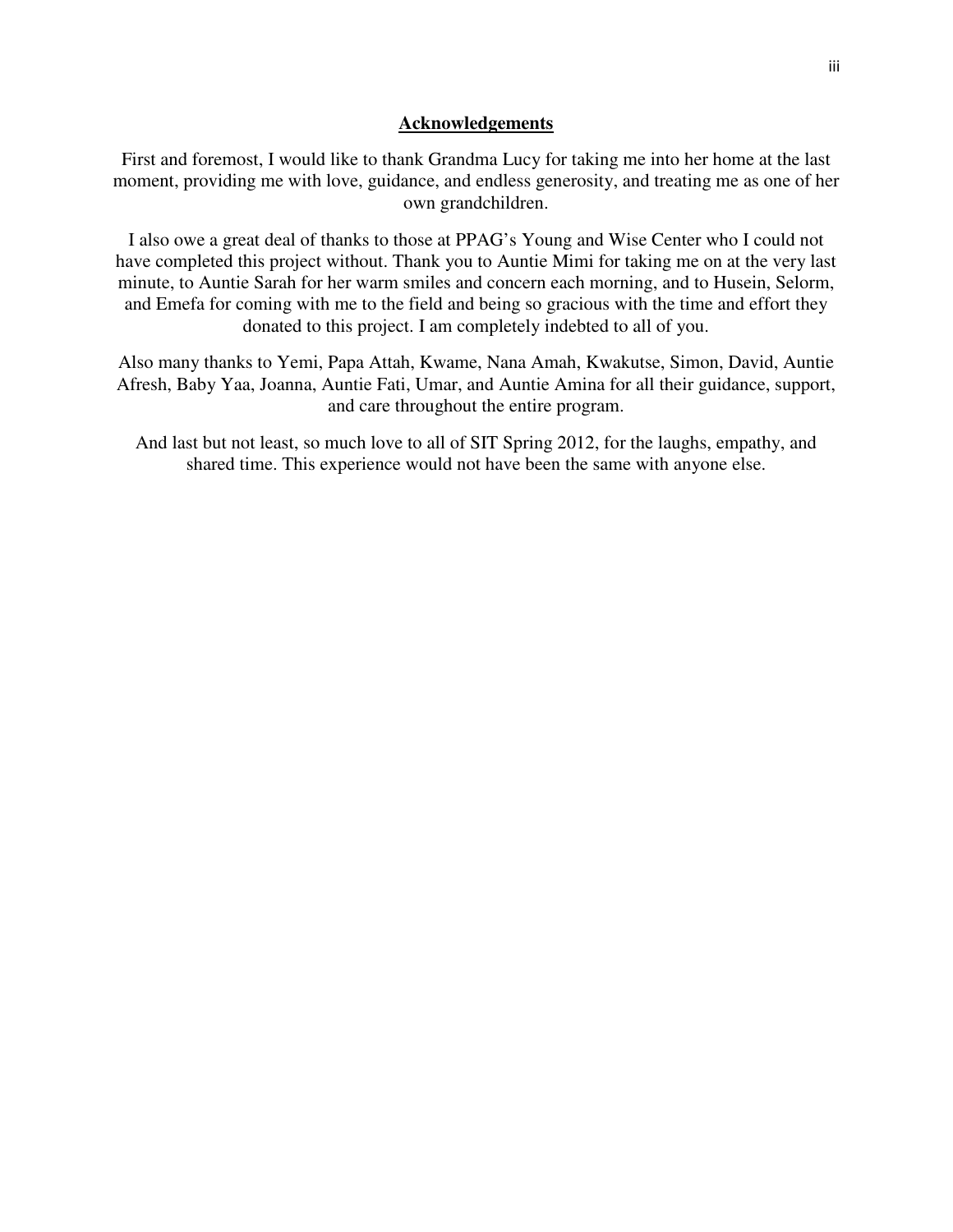#### **Introduction**

While walking or driving down Osei Tutu II Blvd, the stretch of road in Kumasi that extends all the way from Accra into the heart of the city, it is difficult to miss billboards of any sort. Advertisements highlighting fertility enhancement medications, food products, energy beverages, skin lightening creams, and local hotels flank each side of the road, coercing readers to seek out their wares with catchy slogans and enticing models.

 Naturally, after weeks of passing back and forth down the same portion of this road, I found many of these images emblazoned into the back of my mind's eye – the photograph of the family surrounding the can of Ideal Milk that comes right before reaching Amakom Junction, the red-and-orange bottle of Energizing Gluconade, the containers of Skin Light painted onto the wall opposite KNUST, and the flowing patterned dress sweeping the feet of the model advertising DaViva fabrics near the turn towards Adum's Central Market.

While I wasn't particularly surprised or perturbed by my inability to remove these images from my head, I did find myself intrigued by the way that public service advertisements regarding safer sex and family planning were also among the heavy number of billboards that line many of the streets in urban areas of Ghana. In the town of Krobo-Odumase in the Eastern region, I distinctly recall a massive billboard advertising the ABC method of avoiding sexuallytransmitted diseases and infections – Abstain, Be Faithful, and Condomize – primarily because the billboard was much larger than any of the ones simply advertising products for sale . There were similar posters and billboards in every major town that I visited in my time travelling throughout Ghana – on the Legon campus of the University of Ghana near the African Studies building, and in many areas of Cape Coast and Tamale.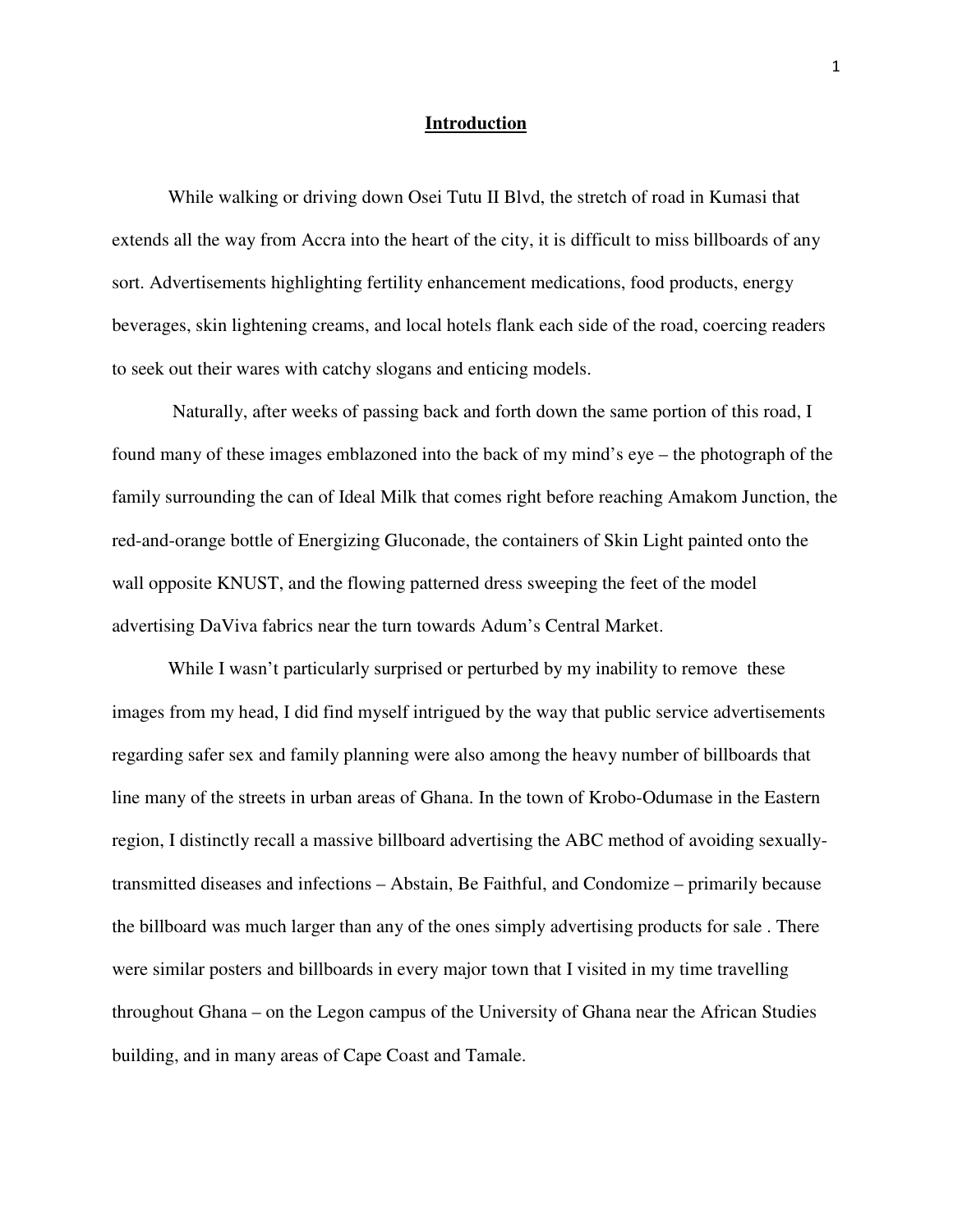

 *Figure 1.1 (courtesy Google Images)* 

In thinking about how difficult it was to stop thinking about such a wide variety of advertisements, slogans, and images, I found myself wondering how Ghanaians incorporated constant warnings against STDs and unplanned pregnancy into their understandings of contraception. Looking at the different ways that these billboards utilized slogans, mnemonic devices, and scare tactics and juxtaposing their blunt and basic text against the oft-repeated idea that Ghanaians tend to be very private in regards sexual attitudes piqued my interest in understanding the ways that people come to form their sexual belief systems and overall opinions on the variety of modern contraceptive methods that have come to be available to them in the urban areas of Ghana.

My project was also influenced by the stark contrast I noticed in access to information on contraceptives in rural Ghana; specifically the Mampong region of Ghana and the smaller communities of Nyiampong and Benim surrounding the region's capital. As one drives by taxi or walks down the curved road that connects Mampong, the district capital, to Nyiampong and Benim, just about twenty to thirty minutes away, there are fewer and fewer billboards, until there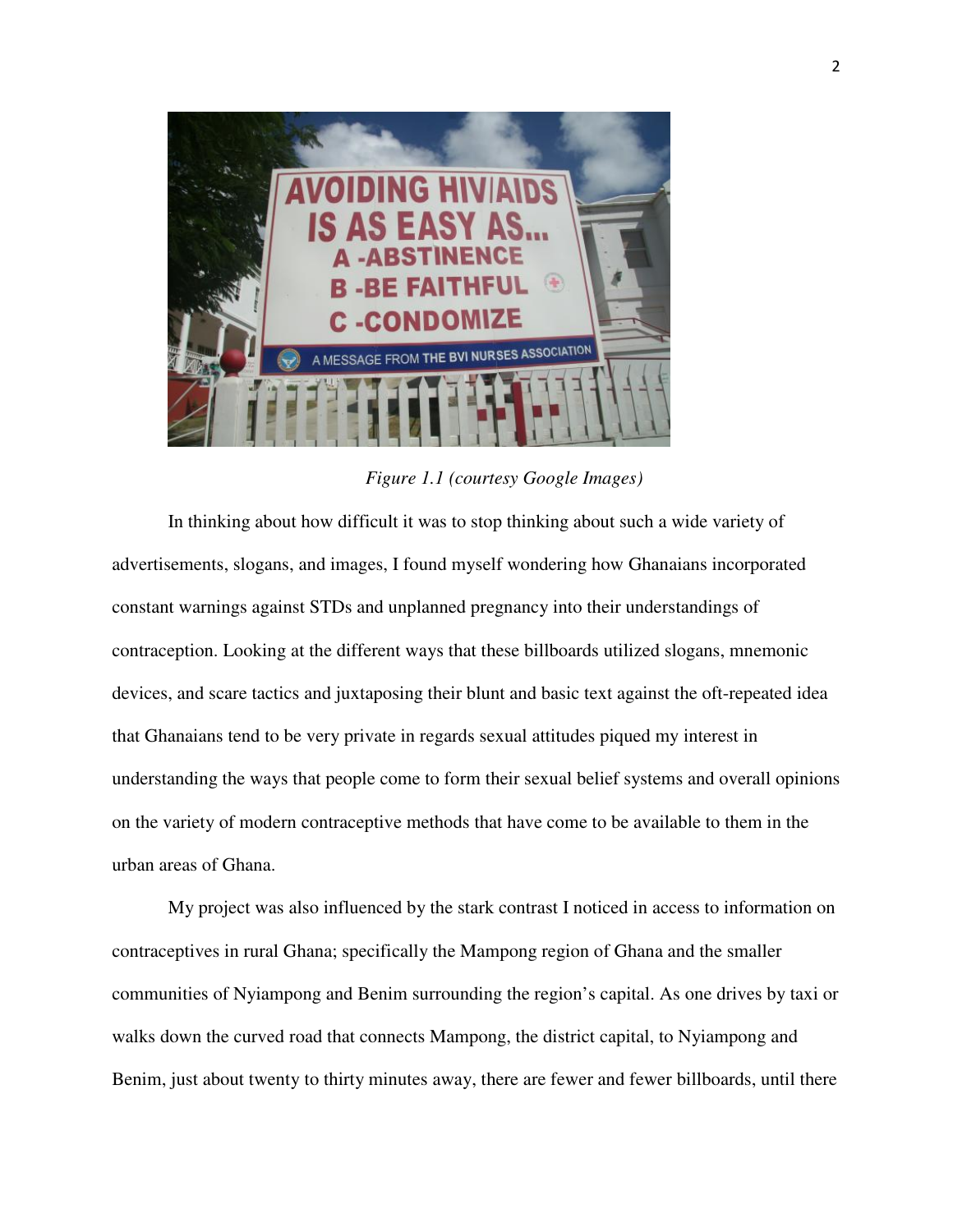are none at all. In the town of Nyiampong, where approximately 500 men, women, and children resided, there was only a single convenience store that did not stock condoms, and no chemist at all, with the exception of a single gentleman who rode a bike with a basket of common medications for sale through the town from time to time.

In Nyiampong's JHS, a meeting with the teaching staff revealed that there are a number of additional problems that arise when attempting to educate youth about contraception in a town without much access to the sorts of advertisements (both billboards and on television) and resources that are available to those in cities. The all-male teaching staff seemed primarily concerned with their inability to communicate effectively with their female students about contraception because of the social taboo that surrounds sexual topics, and cited a number of pregnancies in their classes as a result of inadequate education. Seeing the intensity of the problems being faced in the rural areas made it clear why so much focus is placed upon educating rural areas by NGO's and the media, but also made me wonder how individuals in cities, who theoretically have access to both male and female teachers, an abundance of information on contraceptives, and many more places to access them if they choose to deal with the same issues.

Between 1988 and 2008, the average number of children per woman in Ghana decreased from 6.4 to  $4^1$ , a stark shift that many Ghanaian sociologists and demographers attribute to combined efforts of the government's UN supported family planning program and the extensive marketing and educational campaigns of non-profit organizations such as Planned Parenthood of Ghana (PPAG)<sup>2</sup>. The country now boasts that "98% of all women and 99% of all men now know at least one method of contraception," an oft-quoted statistic that arises from the 2008 Ghana Demographic and Health Survey, conducted by the Ghana Health Service. Though Ghana has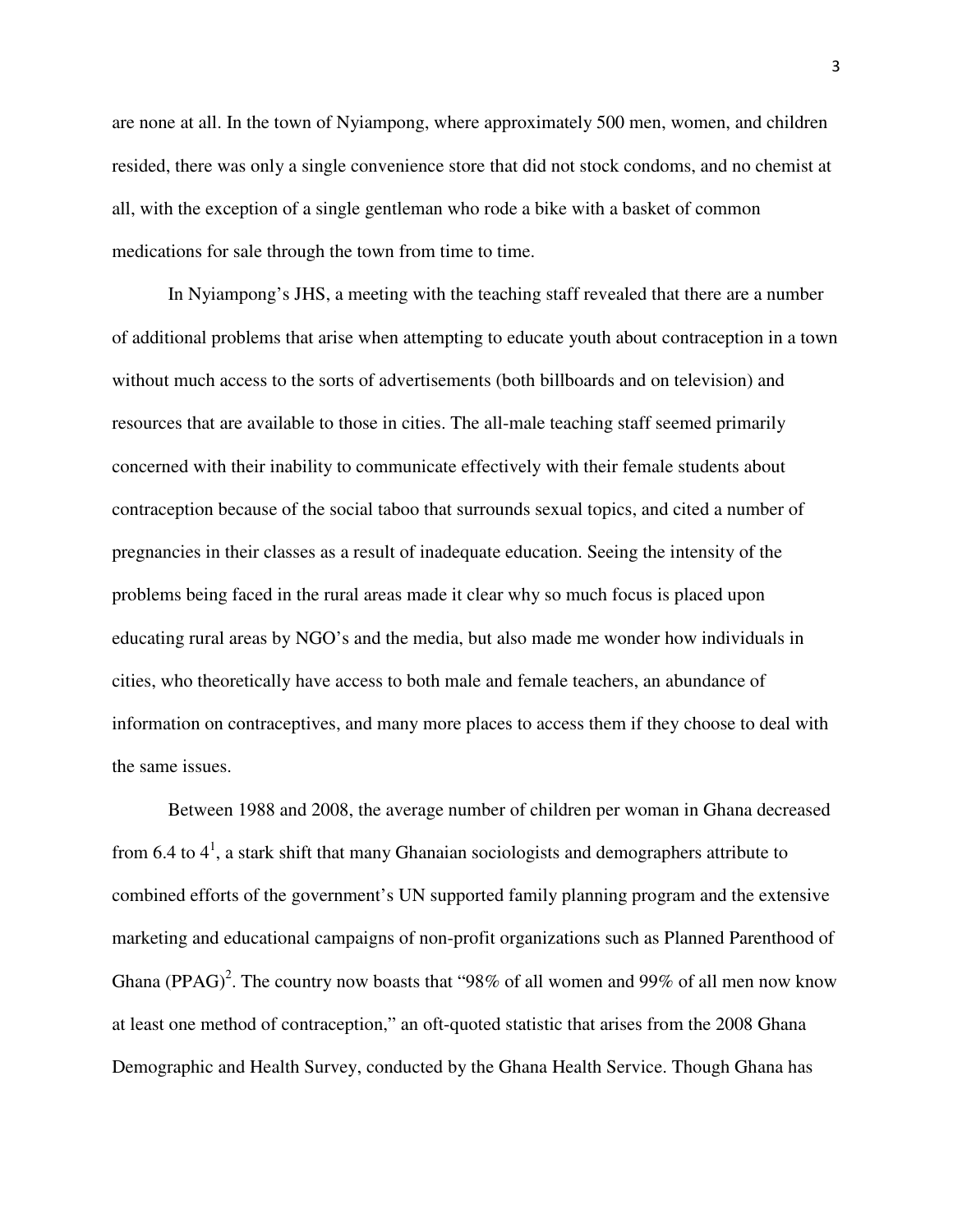one of the lowest birth rates in Sub-Saharan Africa and has already surpassed the goals set by the 1986 Conference on Population and National Reconstruction (Total Fertility Rate of 4.0 by 2010), a look at understandings of contraceptives at the local and individual level reveals significant differences in the ways that these attitudes are shaped and formed.

Through informal conversations with gender studies scholars and reproductive health workers in Ghana preceding the inception of my project, I found many people felt that while Ghanaian men and women are aware of contraceptive methods, men are less likely than women to hold scientifically-supported beliefs about how birth control methods work, and are more likely to think that birth control will prevent their wives from having more children (even after the device is removed or the woman stops taking oral contraceptives), will cause a woman's body to swell or become deformed, or will cause future miscarriages<sup>3</sup>. Because of my interest in gender and sexuality and the ways that peoples' lives are shaped by culturally reinforced gender roles, I decided to approach my topic from an angle where I could attempt to isolate gender as a factor that plays a role within the formation of an individuals' personal understanding of contraception.

 In many ways, I realized that while I had been told repeatedly of the differences between men and women in lectures and in every conversations, I had hardly spoken with anyone to understand the ways that these 'differences' arise, and how they are perpetuated from parents to children or from societal messages to individuals through the media and schools. My goal for this project, with its specific focus on contraception and the ways that people of each gender form their ideas about it, was to illuminate for myself and others a great deal about gender construction in urban Ghana.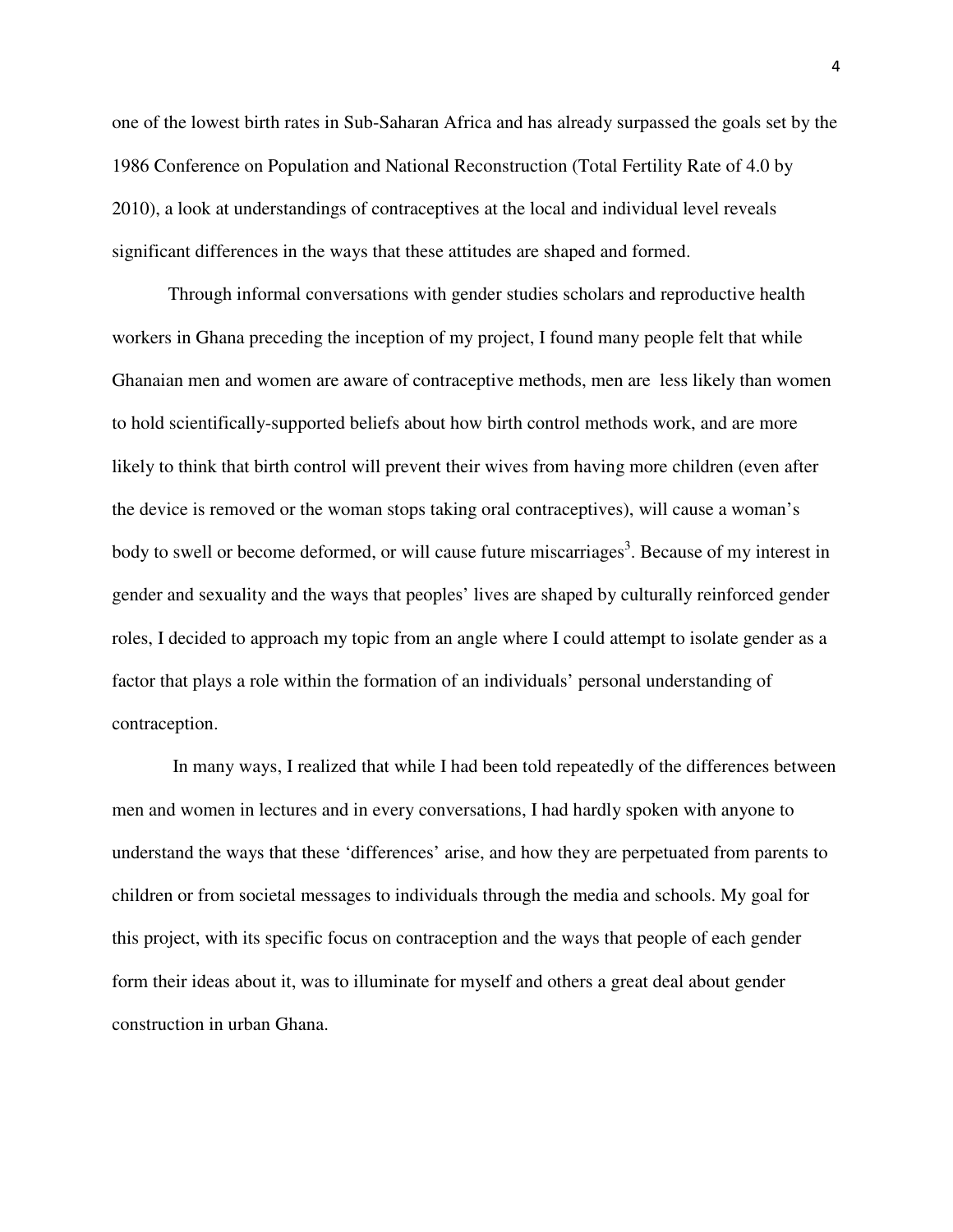#### **Methodology**

 Because I initially wanted to obtain a holistic set of opinions about urban areas of Ghana, I began preparing to conduct my research in two vastly different areas of the country that could still both be considered 'urban' – the cities of Tamale, in Ghana's Northern Region and Cape Coast, which is located in the Central Region and borders the Gulf of Guinea. In many lectures from scholars who spoke to our group regarding Ghana's history of colonialization and modern development, there was a large distinction drawn between 'the North' and 'the South,' based primarily upon differences in resources and infrastructure. The North is frequently referenced as being much more underdeveloped than most of the South, and though Accra and Kumasi are currently Ghana's largest cities, Cape Coast holds much of the colonial influence and memory of Westernization that brought about many of the differences that currently exist between the North and the South. I hoped that looking at two areas that occupy such vastly difference spaces in the Ghanaian cultural imagination would help me to isolate distinctions that are unique to cities (as opposed to rural areas), as well as to look at the differences that continue to exist on a regional scale for a variety of reasons.

 However, I contracted malaria during my journey to Tamale and for medical reasons, I decided to remain in Kumasi, which lies about halfway between the coast and the North in Ghana's oft-heralded Ashanti region. Though I did not originally plan to do any of my fieldwork in Kumasi, I realized that staying in a single place for the duration of my project would provide me with a better understanding of the way that place factors into contraceptive understandings, and would also reduce the amount of time spent on travelling, finding resource persons in a new place, and adjusting overall to a change in environment and region. So from the  $3<sup>rd</sup>$  of April to

5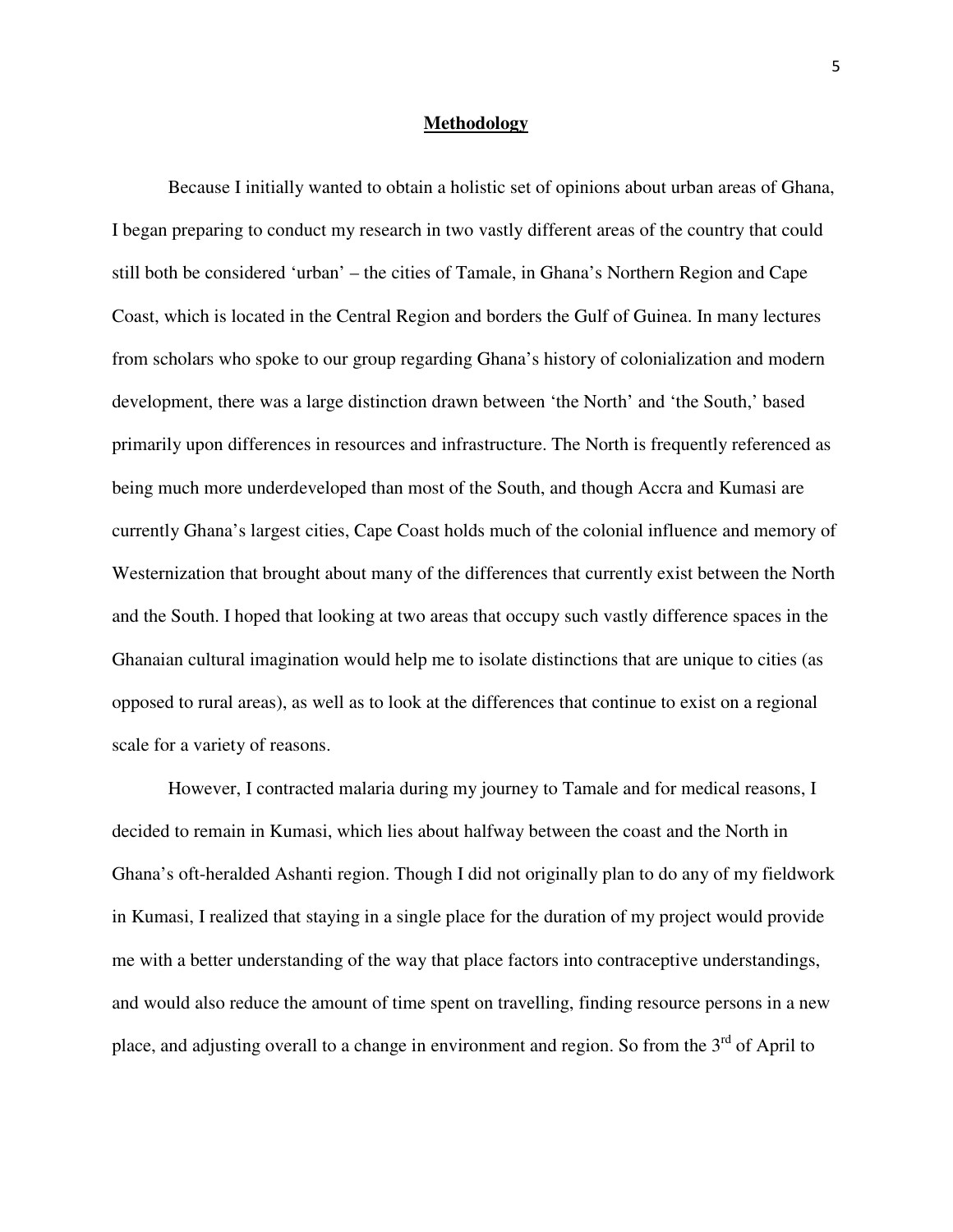the  $3<sup>rd</sup>$  of May, I was able to plan and execute a revised version of my original project that took place entirely in Kumasi and the towns in and around the main city.

 All of my work was conducted through and with the help of the PPAG (Planned Parenthood of Ghana) Young and Wise Center, which is located on the eastern end of the Kwame Nkrumah University of Science and Technology (KNUST), near the Bomso Gate. My advisor, Ms. Christina "Mimi" Acquaah, more often referred to as 'Auntie Mimi,' is the current director of the PPAG Young and Wise Center, and helped me to further isolate my goals related to my project. She encouraged me to narrow my desired population group, which included deciding how many individuals I wanted to interview, how many people I wanted from each gender, the educational level of my population, age, and religious affiliation. Because working solely in Kumasi eliminated the regional variation component that I initially hoped would characterize my project, I decided that finding as much variation as possible within Kumasi's borders would provide my project with just as much diversity in views, opinions, and backgrounds.



*Figure 2.1 – KNUST Campus*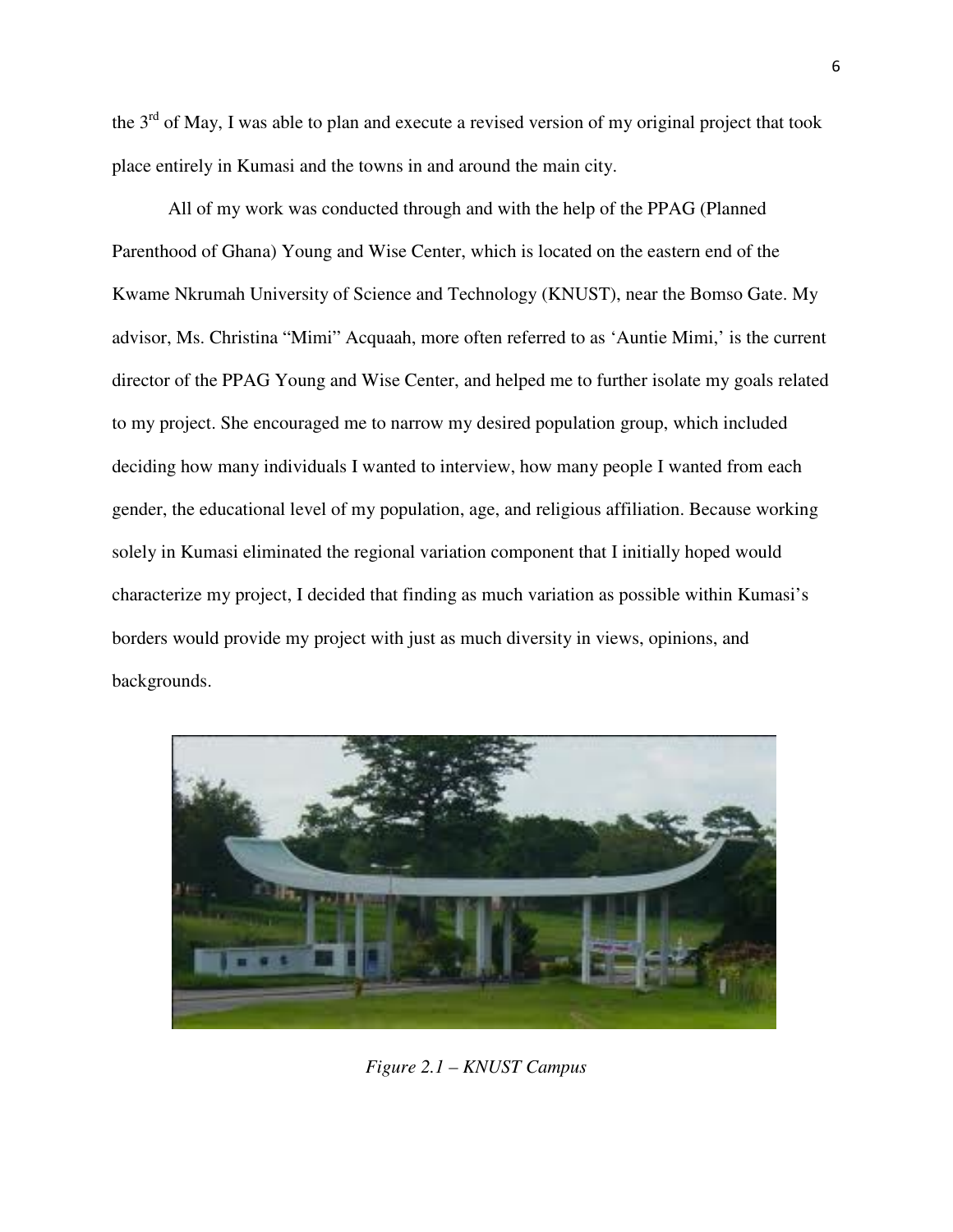After deciding that I would attempt to interview 25 men and 25 women of reproductive age from a variety of educational levels, religious affiliations, and socio-economic backgrounds, I took a few days to develop and refine the questions that I planned to ask each individual. With the help of my thesis advisor from my home institution, Dr. Carolyn Sargent, I narrowed in upon a list of twenty questions that I felt would provide me with the information I needed to answer my basic research questions, which were:

- How do men and women in Kumasi come to understand the major forms of contraception available in Ghana?
- Are there significant differences in the ways that men and women come to understand contraceptive methods, and are these differences influenced by region, religious affiliation, age, and socioeconomic level?
- How are these understandings either reinforced, shifted, or broken down by the Ghanaian government's reproductive health efforts, the work of NGO's focused on reproduction, religious beliefs, and social relationships?
- In what ways are NGO's and the Ghanaian government aware of the gendered differences in the understandings of contraceptive use, and what efforts are being utilized to combat existing misconceptions?

Because my main goal was to understand the way that individuals form their opinions on contraception, I utilized formal and informal interviewing as my primary technique. To me, this was the clearest way to see how people's opinions are shaped throughout their lives and what they consider to be the most important factors, as well as to have a basis for comparison across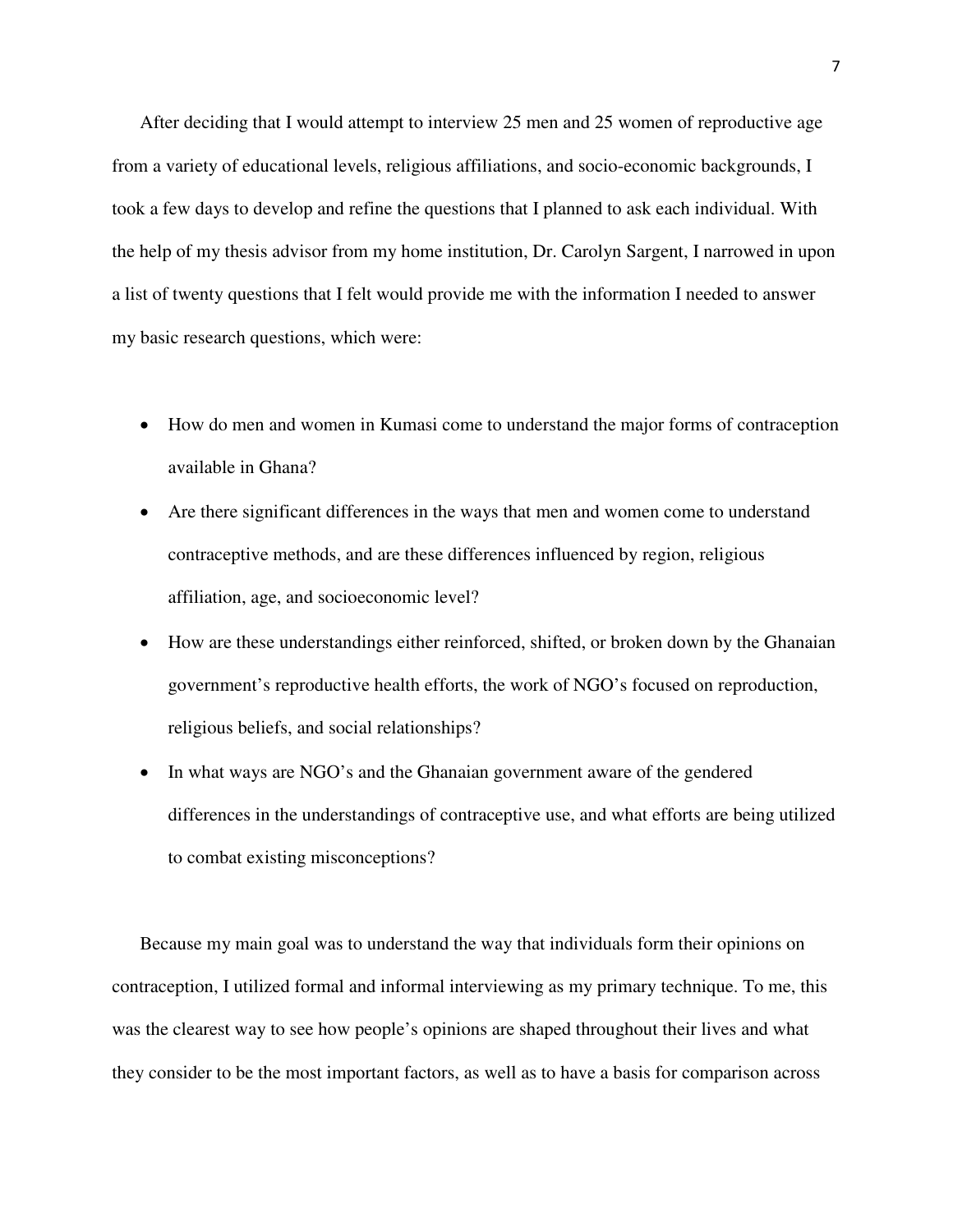groups. However, I was able to do minor amounts of observation in circumstances where my research assistants and I encountered and interacted with small groups of men and women on KNUST's campus. These chance encounters with rooms of three to six college students were extremely helpful because they allowed me to see the ways that some individuals interact with their peers about contraceptive use.

 Because of the relatively informal nature of some of the interviews, I was often drawn in to participate as well. Many people used the final question (Question 20 – Do you have any final statements or questions?) as an opportunity to ask me and my research team about our opinions on contraception or about the efficacy and use of the methods that they knew little about or had only heard of on television or radio. Many people asked us about the truth of the rumors that they had heard regarding hormonal contraceptive methods and condoms. Though I often left answering these questions to the PPAG Peer Educators, who are trained to respond to these sorts of inquiries, this type of participation also inadvertently provided another lens into the ways that many people think about contraception. Quite often the questions that people asked at the ends of the interviews would contrast sharply against the confidence that they had displayed during the main portion of the interview about their knowledge of contraceptives and their use and mediums of efficacy.

The first portion of this study was conducted in the town of Anwomaso, which is approximately 10 km west of KNUST off the Accra-Kumasi Road. In Anwomaso, I visited a boarding house and interviewed five individuals, four of whom were students at KNUST, and one of whom was the house owner and not in school. The second portion was conducted in Ayudase, which borders the westernmost portion of the KNUST campus, where I interviewed 10individuals who were all classified as out-of-school adults (non-tertiary graduates). The final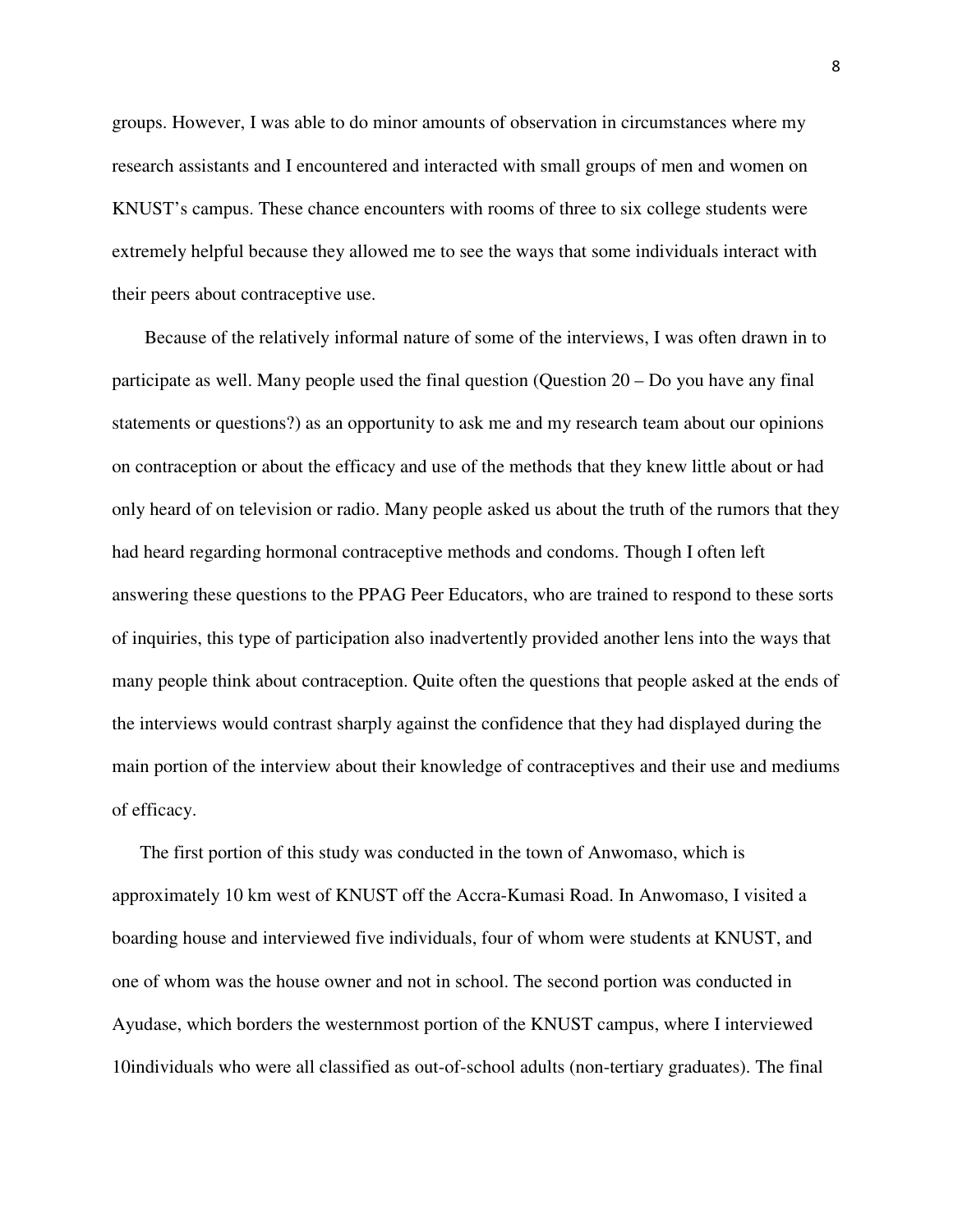portion of the study was conducted in two of KNUST's dormitories, both of which were co-ed and housed students of varying ages, to provide for the widest amount of variety possible on the campus. I was able to conduct 32 interviews with current college students, and three interviews with out-of-school women who worked in one of the halls serving food and selling books and other items.

There were numerous limitations to this project. The sample group is not fully representative of urban Ghana, or even Kumasi, because though the group interviewed is diverse, it does not represent a perfect cross-section of the city. Though I was able to get an even gender split of 25 men and 25 women, there is an uneven distribution of college students vs. out-of-school students, Christians vs. non-Christians, and women vs. men within the out-of-school group. In a revised version of this study, I would widen the geographic distribution of this project and find a better method of incorporating out-of-school individuals into the project, because unlike the majority of the college students, they were often unable to commit to fully responding to a 20 question interview because of work and time constraints.

Many individuals did not consent to being tape-recorded, and while this was a personal choice that every participant has a right to, it made it extremely difficult to record exact responses to questions. Also, some of the recorded interviews are of poor quality because of background noise or improper placement of the audio recorder. Because of limited time and resources I was unable to use these interviews in the analysis for this version of the paper.

 I also found it difficult to get exact responses from many of the out-of-schoolers, because most preferred to do the interview in Twi, which required my project assistants to perform the immensely difficult task of translating my questions and then back-translating answers into English. This made the interview process much more difficult and time-consuming, ironically,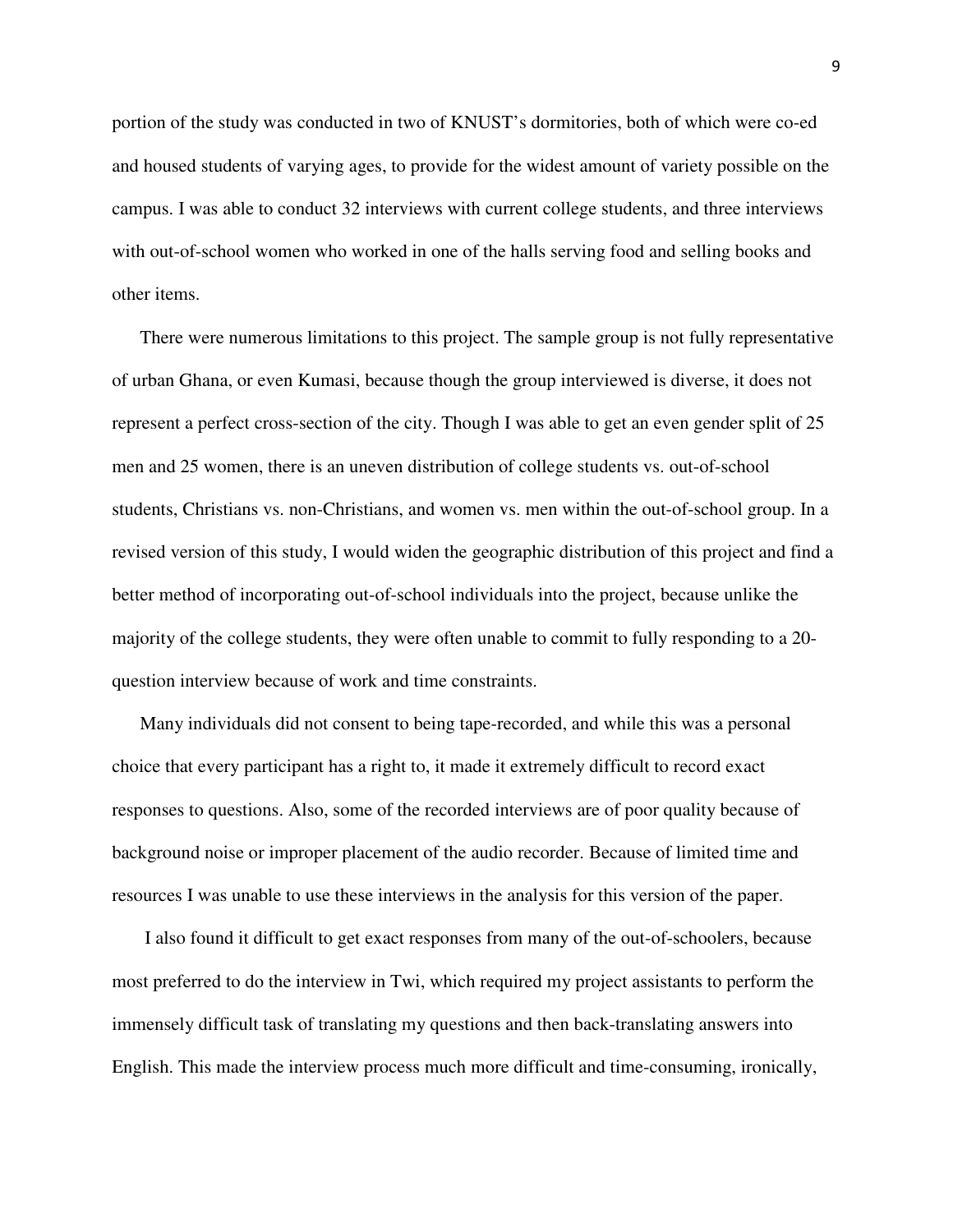for those who had the least amount of time. Often individuals would respond to questions with extended stories and descriptions that were difficult for my project assistants to translate in exact words, which resulted in many summarized versions of people's stories. Overall, there is less depth to the responses of the Twi-speaking individuals in my project as a result of this difficult translation process, rather than because they had less to say, which is an extremely faulty aspect of this project that is solely the result of an ineffective methodology. I would have liked to lessen this effect by having the interviews conducted solely in Twi and then translated into English at a later date. However, I realize that even then I would have missed the chance to ask the necessary follow up questions.

Another limitation that often presented itself in the interview process was difficulty understanding the questions asked. Through the trial-and-error process, I discovered ways to rephrase some of the questions that often confused interviewees, but the confusion, especially in the initial interviews, presents itself fairly clearly in some people's responses to some of the questions.

Finally, I think that my sample size could have been significantly reduced. While reducing the population would have certainly have simultaneously reduced the variety of responses and backgrounds of the project as well, I think that overall having a smaller sample size and being more selective about the group I wanted to approach would have provided me with a set of data that would have been easier to analyze and process. Though I find the set of data that I obtained very interesting and informative, I would have liked to have felt more comfortable looking at the ways that societal influence works to influence across and within groups, and it is very difficult to that using the data I have because there are so many different variables at work.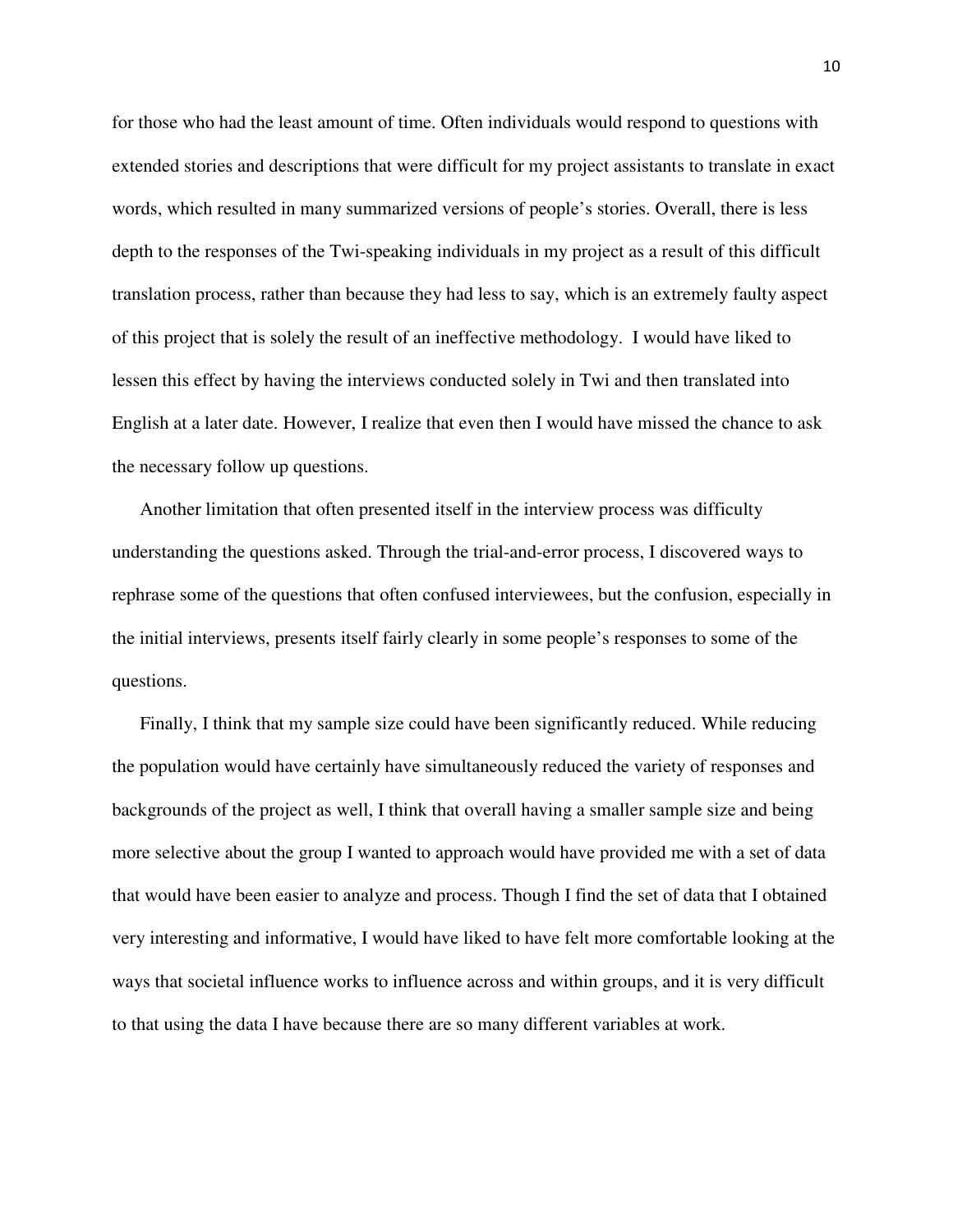However, overall I am glad that I found such an assortment of individuals to participate in this project. Meeting with and listening to the stories of so many people from such an amazing variety of backgrounds, with so many different experiences with contraceptives was enriching and constantly exciting. Though there are many ways in which this project could be improved in the future, I found that many of the quirks and frustrations that I faced actually enhanced the quality and direction of my research in ways that I don't believe I could have previously foreseen or imagined.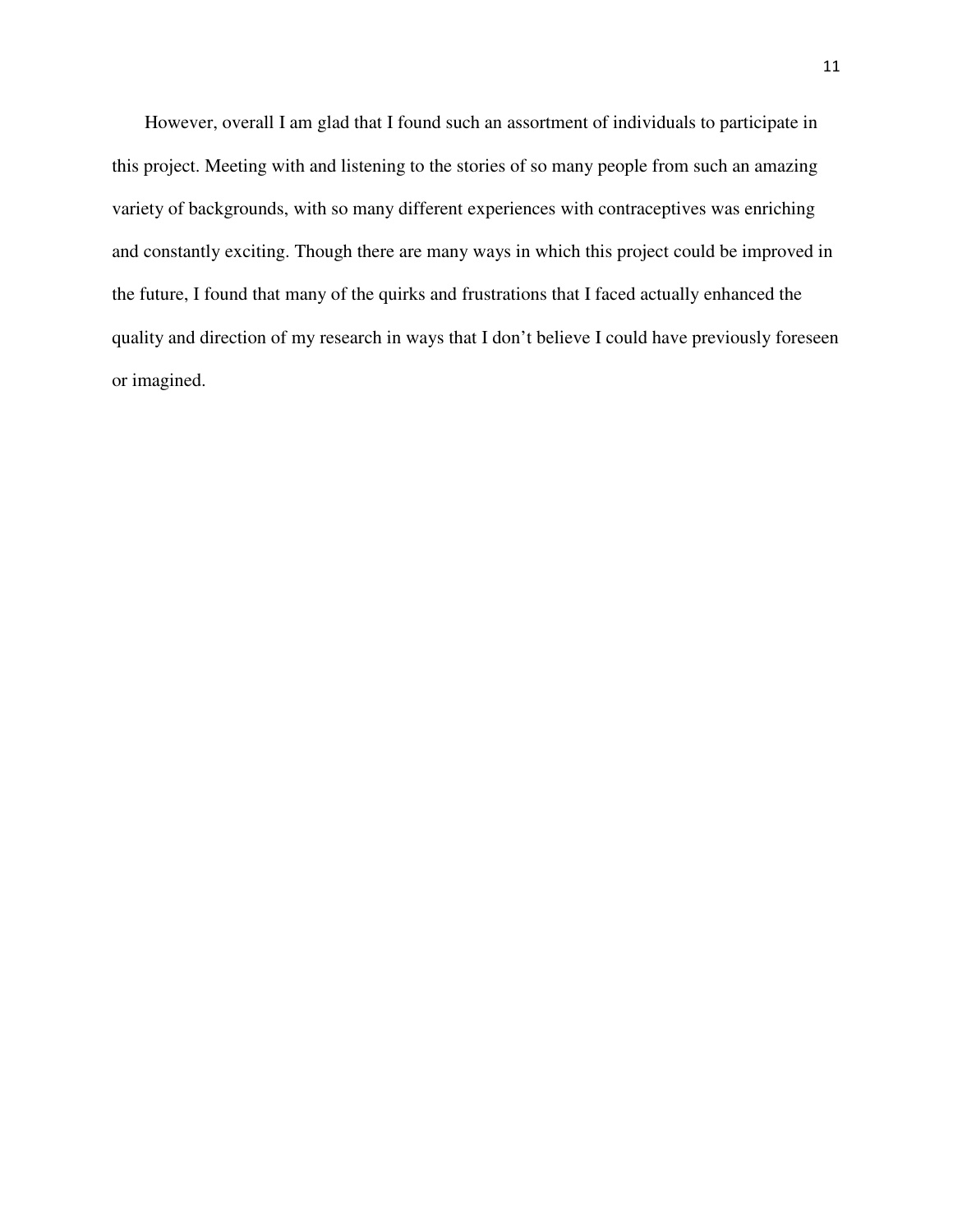## **Chapter 1: Bringing Up Birth Control:**

#### **The Formation of Contraceptive Understanding During Youth**

 Though Ghana's educational system mandates the incorporation of sexual education through its Religious and Moral Education (RME) curriculum from primary school to SS, respondents were initially exposed to information about modern contraceptive methods in a wide variety of ways. Most respondents recalled first encountering contraceptives in their Junior High School through teachers, though a few reported learning about contraceptives as early as in primary school and some as late as senior high school. This variety of responses seemed to reflect the structure of Ghana's sexual education system, where according to Eunice, a 21-year old student at KNUST, information about contraceptive methods is released "a little by a time" (Eunice, Personal Communication, 17 APR 2012). In lieu of providing young children with the full range of contraceptive methods available to them, it appears that schools and RME teachers tend to follow the "less is more" adage until students are in SS. Most respondents recalled being exposed to condoms in school, while most did not think that they were exposed to hormonal methods (birth control pills, Depo-Provera, IUDs, and the implant) through school. This phenomenon mirrors the experience of exposure to birth control methods on television and in advertisements – a clear majority of advertising is focused upon the male condom both on billboards and on radio and TV.

 While almost all respondents remembered hearing about contraceptives in school, some were first exposed to them in other arenas. "Mama Janet", a married 40-year old woman living in Anwomaso, detailed her experience learning about contraceptive methods from within her own family: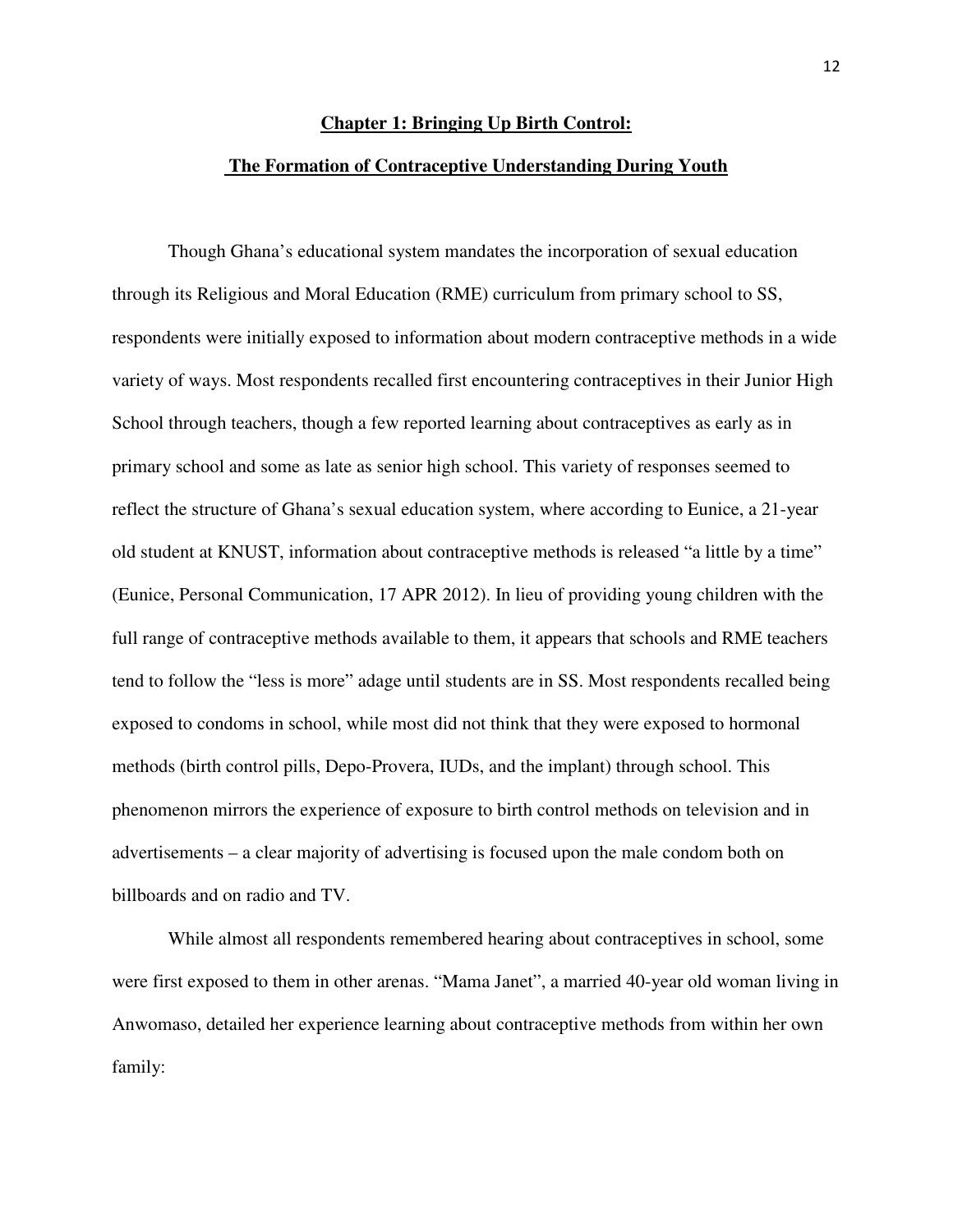*My sister is a nurse, and since I was younger, she has been working in a nearby hospital (Manhyia Hospital in Kumasi) on family planning issues. So I have been able to get much information from her [about family planning methods]so that I was able to educate myself well.(Mama Janet, personal communication, 15 APR 2012)* 

Because Mama Janet had a family member who was already involved in family planning in a professional sphere, she was able to procure accurate information about a wider variety of contraceptives than she might have been able to given the limited resources provided through the RME courses. Years later, she continues to utilize her sister as a resource for her personal family planning needs, and has extensive knowledge about most of the hormonal methods. When she wanted to space the births between her children, she spoke with her husband and decided to procure birth control pills (colloquially referred to as 'Secure') through her sister. Mama Janet's unique access to a person who was well-informed about birth control methods allowed her to feel comfortable making reproductive choices in her marriage that involved the use of hormonal birth control methods.

Most of the men and women interviewed did not have an experience that mirrored Mama Janet's. Many respondents cited the lack of communication about 'private' matters within families as a reason for why most children learn about contraceptives in school rather than in the home. The number of respondents who learned about contraceptive methods, particularly condoms, through media formats such as television and radio was second only to the number of respondents who learned about contraceptives in school. For some, awareness of contraception was transmitted through viewing 30-second commercial spots over and over again, and others discovered various methods through public service specials that they watched on television.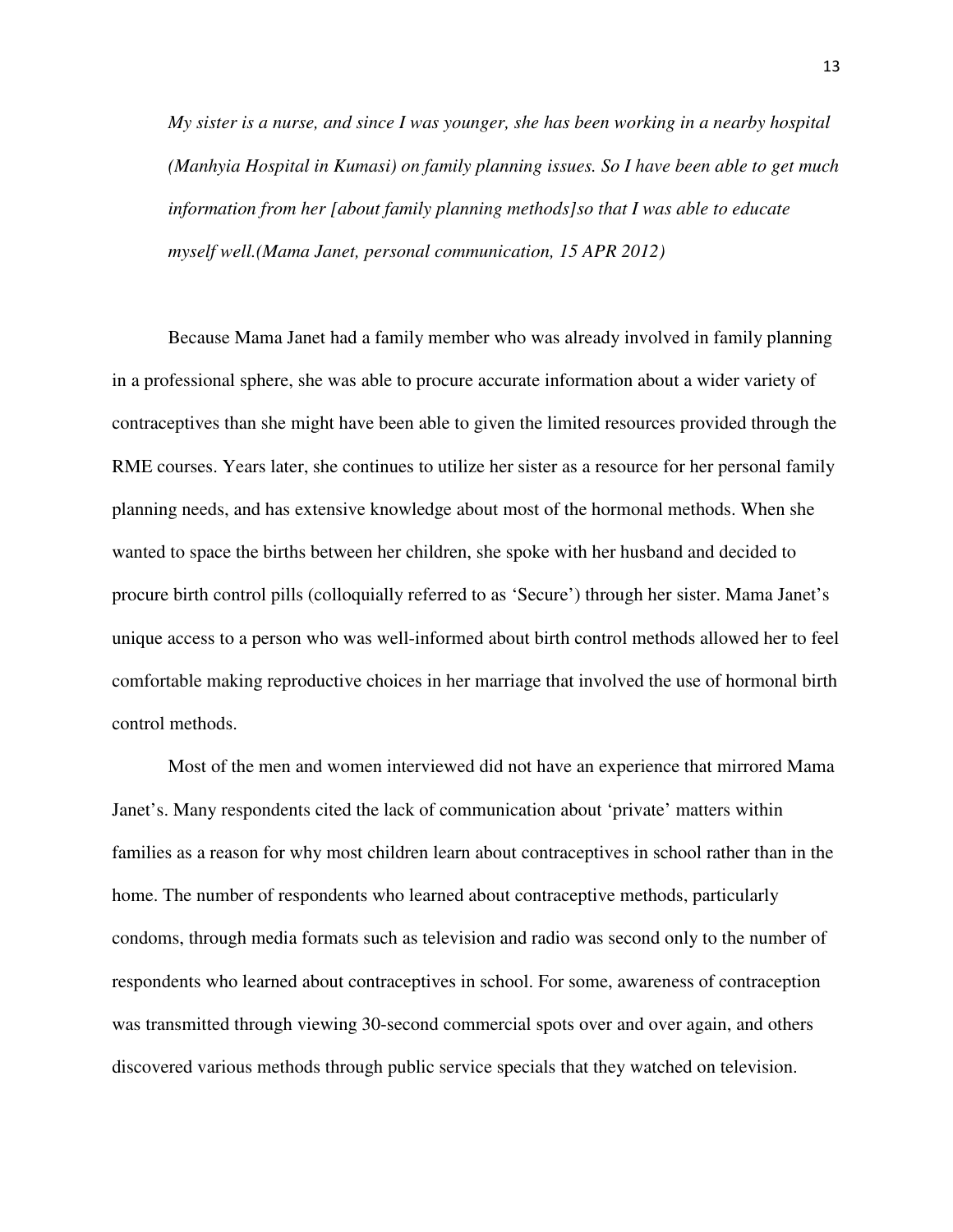Many respondents recognized that advertisements in particular were more focused on selling a product than on providing all of the information necessary to ensure unbiased, safe, and proper use of contraceptive methods.

However, some people found specific types of radio and television productions on contraceptives to be personally informative. For example, Eunice, a 21-year old student at KNUST spoke energetically about the way that she learned about contraceptives through a local radio program:

*I heard about it on the radio, through Love FM, on David A's program. It's on everyday at two, and on Fridays they talk about health issues, and I remember one Friday I was listening with my friends and they brought a woman to talk [about contraceptive methods]. (Eunice, personal communication, 17 APR 2012)* 

From meshing what she learned in school with what she heard through the radio program, Eunice was able to provide a great deal of information about contraceptive methods and appeared to feel confident about what she knew. This confidence contrasted directly with the words of some of the individuals who could only cite commercials and advertisements as the basis of their knowledge.

While hearing about contraception in the family home was less common than learning about it through advertisements or in school, there were a few individuals who said that they learned about contraception from a sibling or from a parent. Bright, a 21-year old student at KNUST, said that he recalled learning about contraception from his father, but emphasized the abnormality of his experience: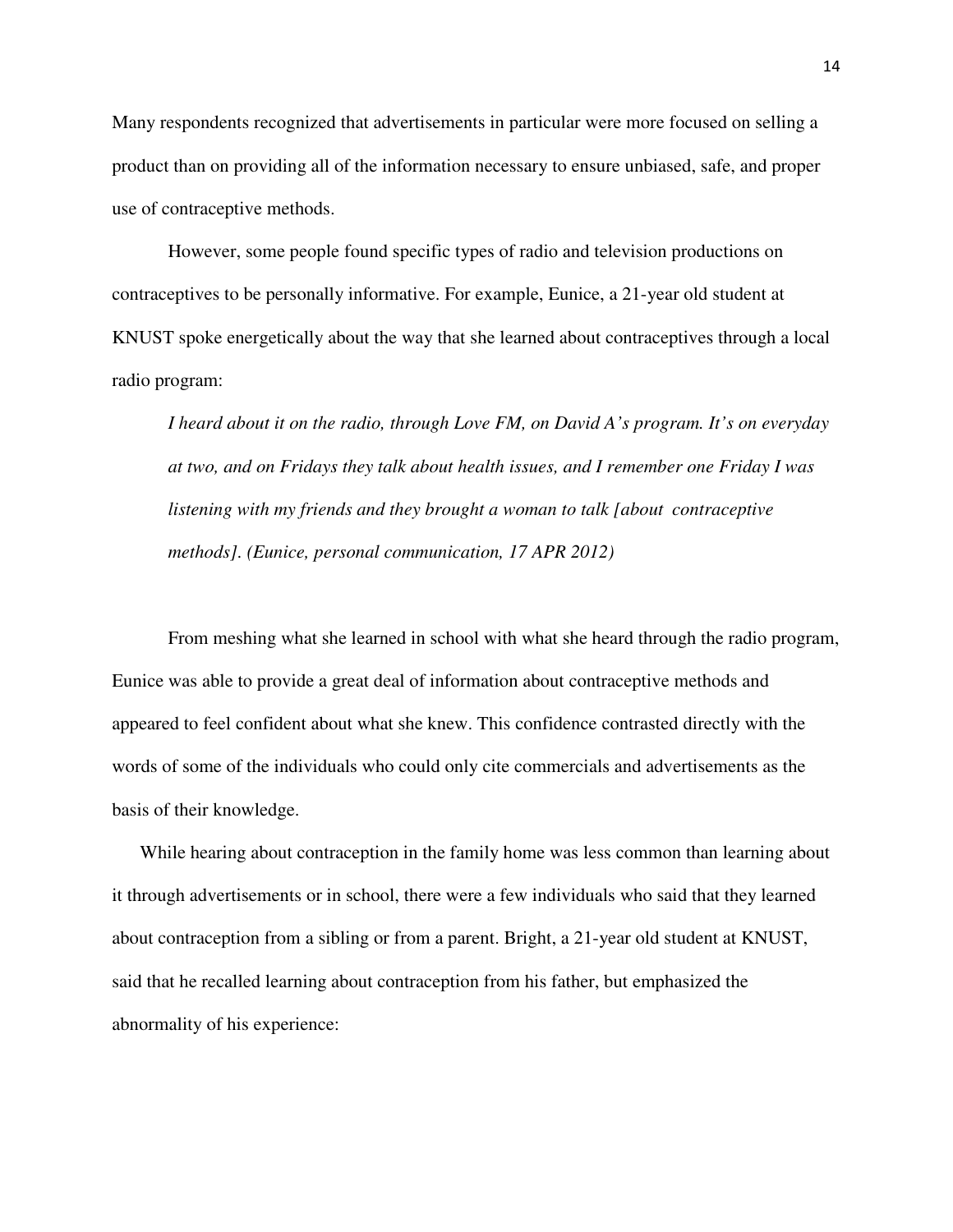*My dad was a teacher, so it was spoken about in the home to me and my brother. But I don't think that is common at all, because of the culture of Ghana. [Most parents] would not talk about such things to their children.(Bright, personal communication, 15 APR 2012)* 

Finally, some of the individuals who were interviewed said that they heard about contraception through friends. This was particularly true for those who did not complete SS or college, potentially because the most detailed information about contraceptive use comes during the secondary years.

From comparing the responses of the men to those of the women, there were no immediately evident differences between the two groups on the ways that information about contraceptive methods are learned during youth. One of the reasons that there is no evident difference between the genders is because most people learn about contraceptives in school and from the television, where there is no difference in approach because both are meant to address a unisex audience.

However, when men and women who learned about contraception in the same manner are directly compared, there is a slight difference in experience between genders. For example, women who learned about contraception through family members were more likely to have been exposed to a wider variety of methods than men who learned about contraception in the household. Bright offered an explanation:

*Like I said, you rarely find these things talked about in the home. But if it is, it is more likely that a mother or sister will talk to a girl than a father talking to a son. (Bright, personal communication, 15 APR 2012)*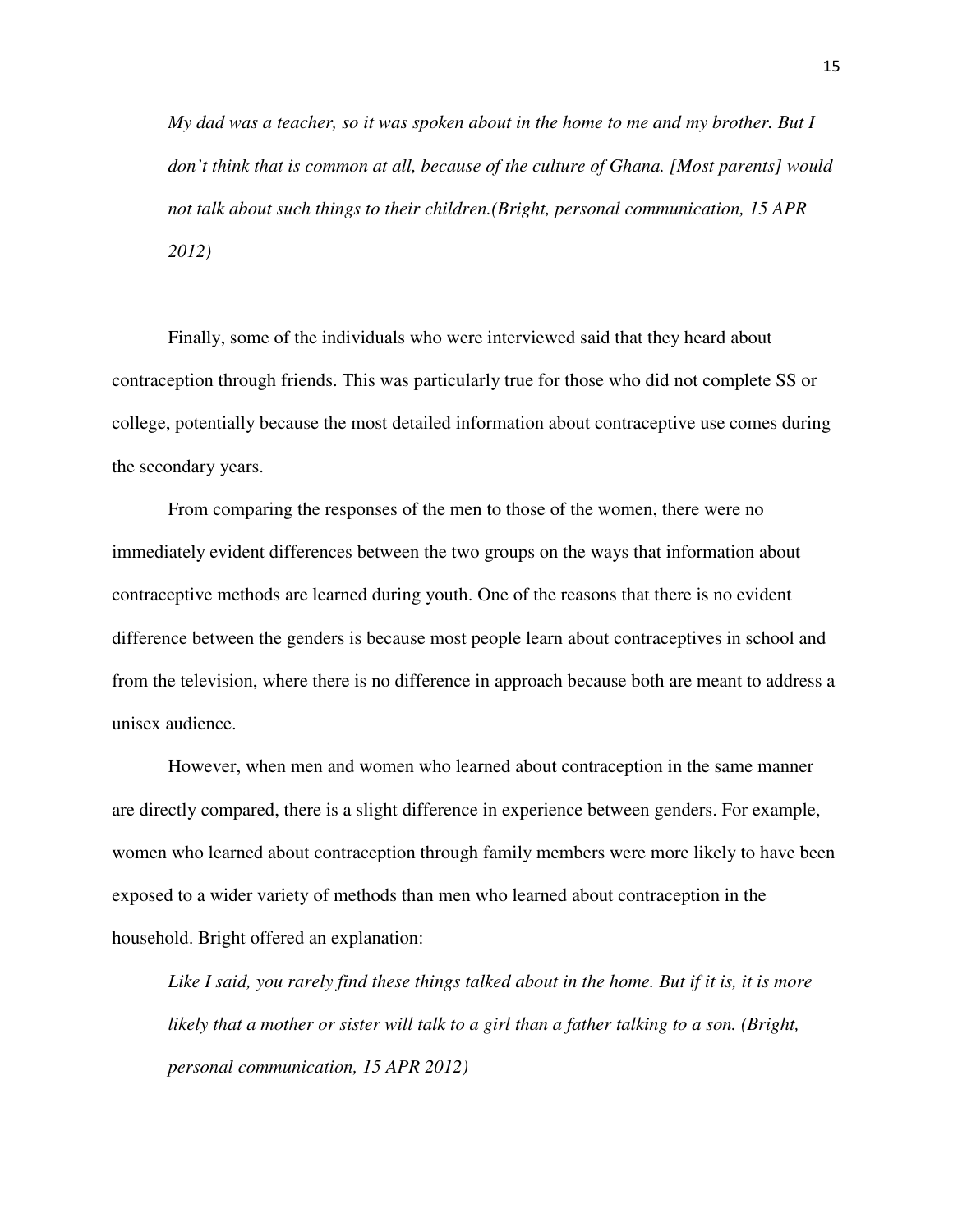Kwabena's response and experiences of those who learned about contraception within the family illuminate some of the underlying differences that exist even in youth between male and female understandings of contraception. While it appears that the school system and television programming do not explicitly perpetuate differences in contraceptive understanding, existing gender roles in Ghanaian culture come into play when this information is relayed within the home.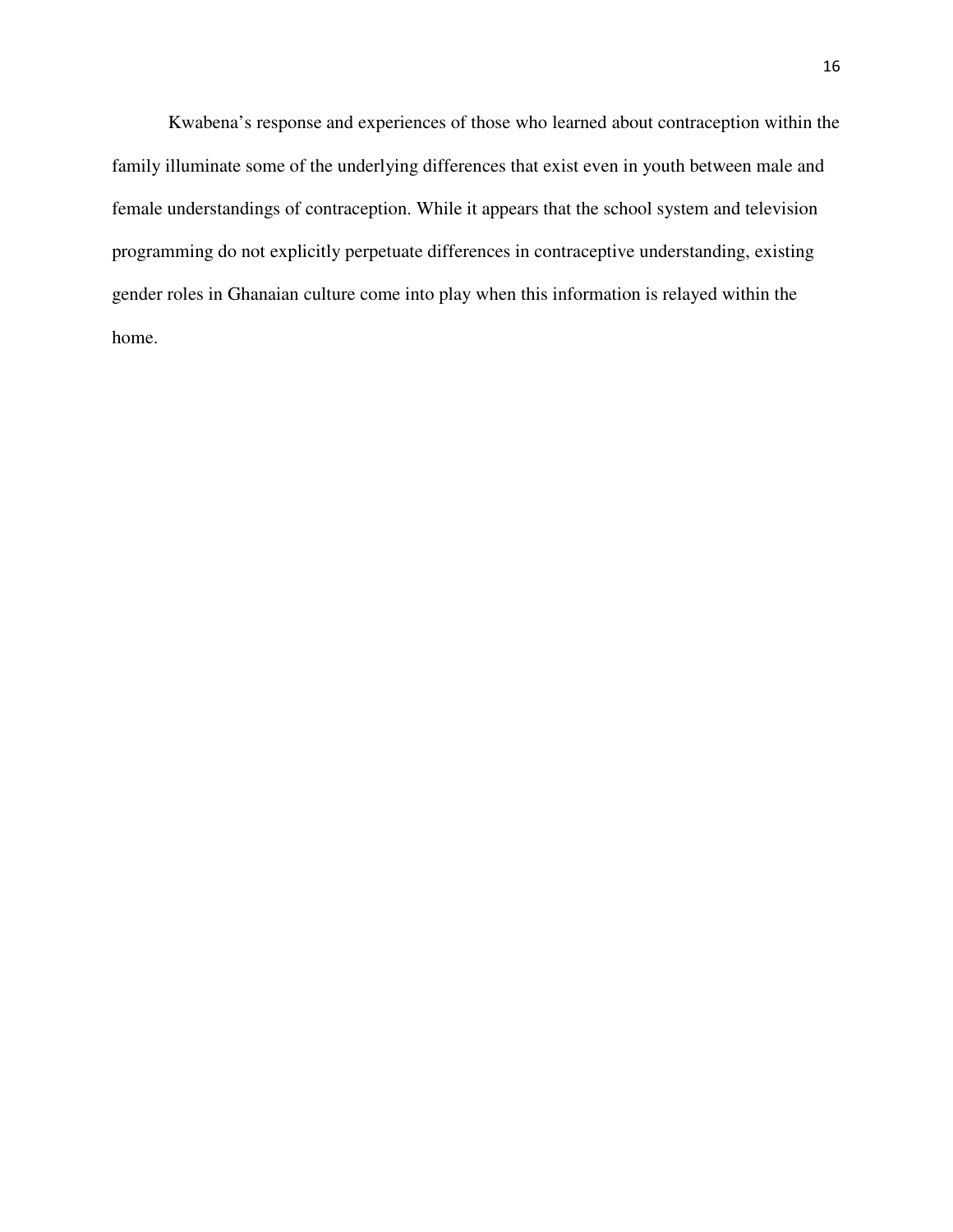## **Chapter 2: 'You Only Know What You Know': Understandings of Efficacy and Mechanisms of Action**

Knowledge of the various forms of contraception and opinions towards each method varied widely even between individuals of similar educational, gender, and economic backgrounds. Even though most individuals had been exposed to contraceptives through school, many were unable to name all or even most of the major forms available in Ghana (listed in Figure 3.10-3.15 in the appendix, with the exception of male/female sterilization, not pictured). While knowledge of the less common methods like the implant (Jadelle) and the 1- and 3- month injectables (Depo-Provera) was low overall, every respondent was able to name the male condom as a form of birth control, and nearly every respondent was able to identify condoms as the only form of birth control that protects users from both sexually transmitted diseases and infections as well as from unplanned pregnancy. This matches well with the results of the 2008 Demographic Survey, which states that "98% of all women and 99% of all men know about at least one form of contraception" (Gyimah), and also makes it fairly clear that this form of contraception is typically the male condom.

Knowledge of the other forms of contraceptives was quite limited in most cases, and seemed to relate directly to very specific and unique instances where an individual had gained access to a wealth of information about contraceptives, either formally or informally. For example, Mama Janet from Anwomaso gave the credit for her level of knowledge about contraceptives to her sister. She was aware of condoms, injectables, IUD's, the pill, and sterilization, and fully approved of all of the methods except sterilization: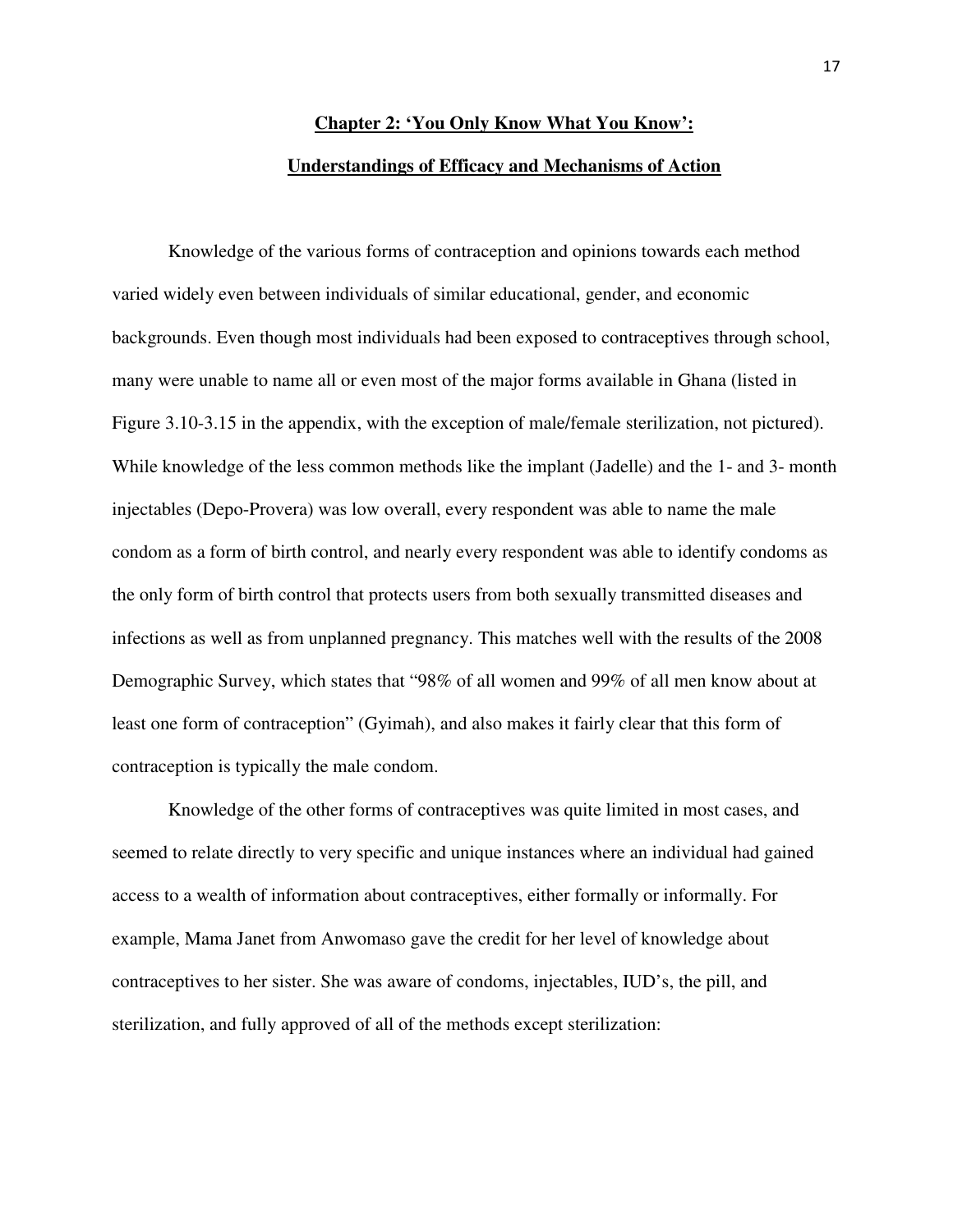*"You can think that you have all your children, but lose all of them, and then be unable to have more…it is permanent, and a woman should be able to have a birth later"(Janet Ablorh, personal communication, 15 APR 12)* 

Even though Mama Janet did not approve of sterilization for her own family planning needs, she was still able to offer "peace of mind when meeting with your partner" as a potential benefit for women and men who did choose to have vasectomies or tubal ligations.

 While many individuals who were currently in-college or college educated could name methods of contraception beyond the male condom, full understanding of the mechanisms behind them and approval of each method seemed to vary drastically. Eva and Adua, both seniors at KNUST said that they knew of the male and female condoms, sterilization, pills, and the injectables. However, further questioning revealed the limited nature of their knowledge. "I've heard of the injectables, but I don't know what it does," Adua said when asked about which methods were most effective, while Eva felt confident that pills were the most effective. (Adua and Eva, personal communication, 17 APR 12) In response to a question about how her opinion on contraceptives has changed over the years, Adua says:

*"We just know what we know. For the condoms, we know about it, but the injectables are on TV, but we don't know about them." (Adua, personal communication, 17 APR 12)* 

Eva and Adua's responses to these questions are emblematic of one of the issues that accompanies television advertisements – a one-sided display of the facts. In this case, it is clear that while television and radio can make individuals aware of more forms of contraceptives than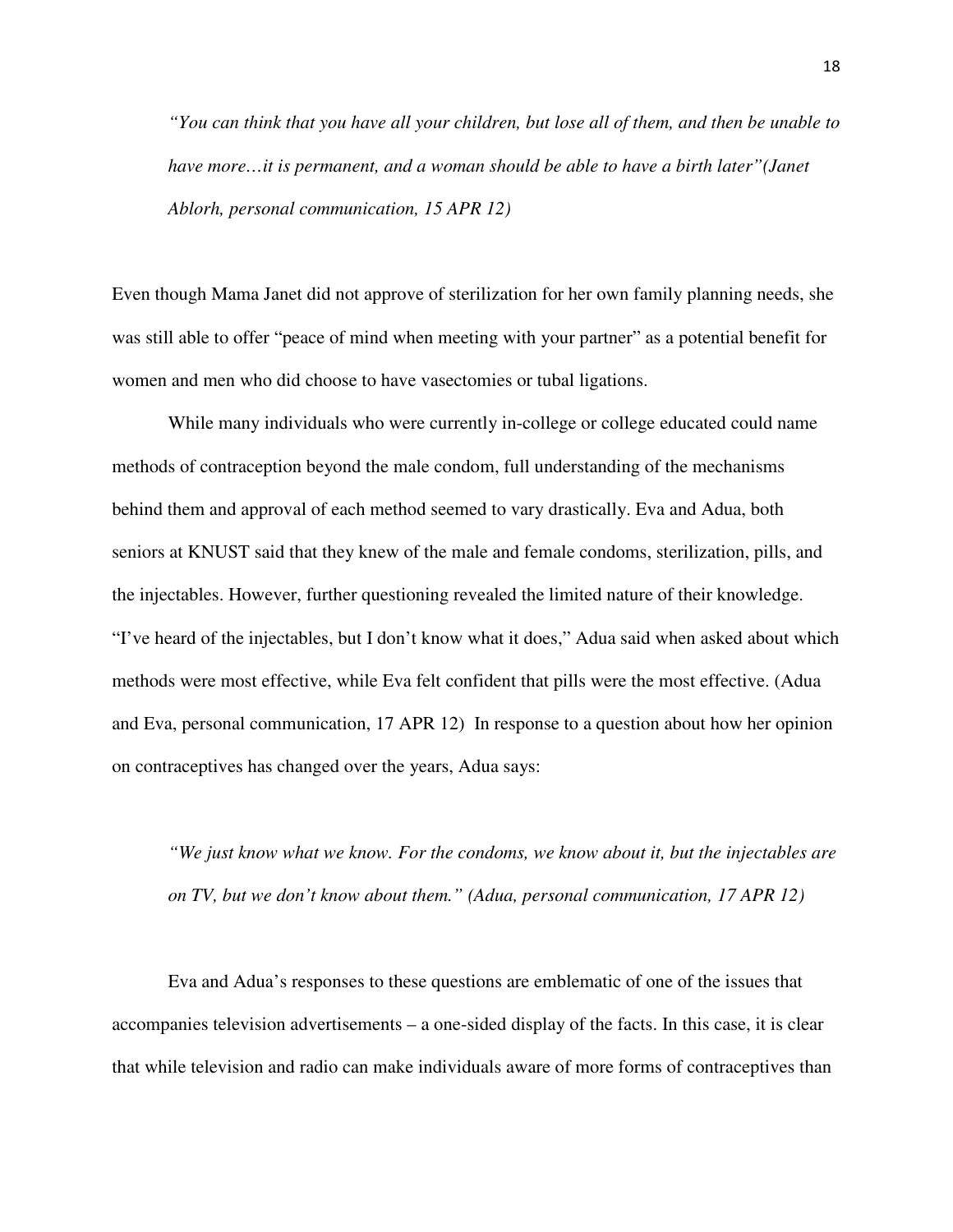they might encounter in school, they are often unable to provide them with the full range of information necessary for viewers to be able to make informed choices about the different contraceptive methods available to them.

Regardless of age, education level, and background, rumors and hearsay tended to play an extremely large role in the contraceptive understandings of those who did not have a personal experience with contraception. While those who used contraceptives or knew someone close to them who had were often exempt from this rule, many of those who chose not to use contraception or had only heard of distant friends or 'friends-of-friends' who used it were very likely to hold beliefs based on information passed through the grapevine from distant sources with whom they were not close.

One of the most repeated examples of this phenomenon was the idea that many of the hormonal birth control methods are negative because they will prevent women from being able to have children later. According to a study published in 1978 and many follow-up studies, this assertion has been scientifically unproven (Vessey et. al.). However, the Vessey study does assert that depending on the form of birth control and the woman's body, fertility may be reduced for the three years following cessation of birth control, and it seems that this window of lessened fertility may be the cause of many of the negative discussions about hormonal birth control methods.

While the idea that a woman may have trouble conceiving after stopping a hormonal birth control method is couched in reality, the way that many respondents communicated 'what they had heard' showed a tendency to rely upon hearsay in developing their belief system about contraception, but also an understanding that their beliefs were founded on shaky ground. In a number of interviews, both men and women would say confidently that they had heard that it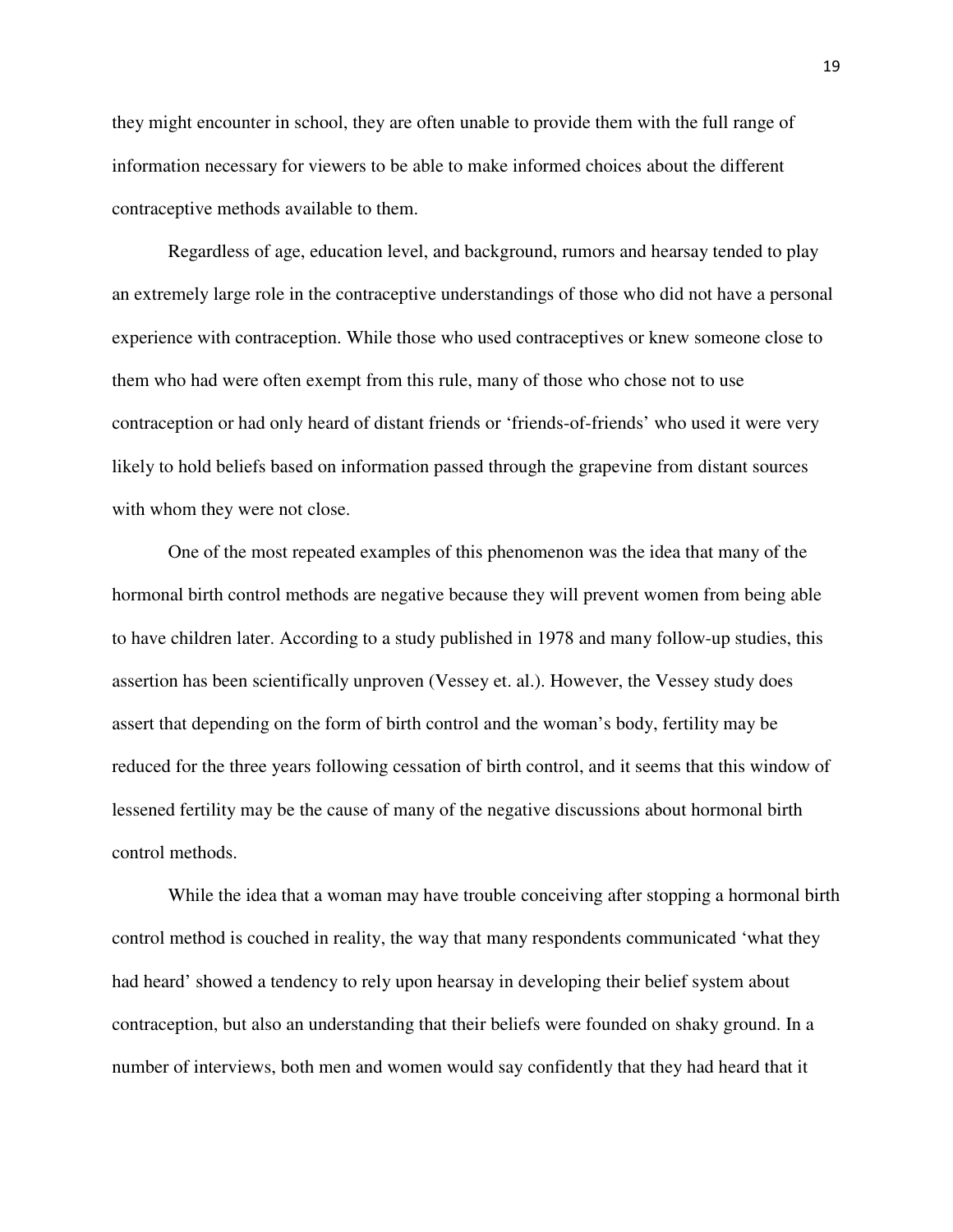was difficult to get pregnant after using hormonal methods, but then ask whether or not this was actually true in the portion of the interview process reserved for final questions and statements. This seemed to indicate that many respondents were aware that what they had heard might have less truth than they imagined and that they were willing to take advantage of educational resources about reproductive health (in this case, the PPAG peer counselors who were conducting the interview) when made readily available to them. Notably, many interviewees, especially on the KNUST, seemed hesitant or unwilling to come to the PPAG center for further education, but were very interested in asking questions in the comfort and privacy of their own space. This seems to mesh with the oft-cited idea that Ghanaian men and women prefer to keep sex and sexuality a private matter whenever possible.

While many men and women could cite examples from 'friends-of-friends' and acquaintances when speaking of the negative effects of various birth control methods, particularly related to hormonal birth control, some were fully unable to articulate what the negative effects were. In a conversation with a group of freshmen males from KNUST, and in many other interviews, the phrase 'side effects' was evoked without any clear understanding of what these side effects were.

*Kojo: I approve of the condoms, but the others [hormonal birth control] have side effects. Emmanuel: There's something chemical, so those will certainly have a side effect. Francis: Some are chemicals, and they will have side effects, so you should go for the ones with less side effects. [pause] Have you ever heard of someone actually getting side effects? Me, I haven't heard of it. So we are talking about side effects and…[laughs]. (Emmanuel, Francis, and Kojo, personal communication, 17 APR 12)*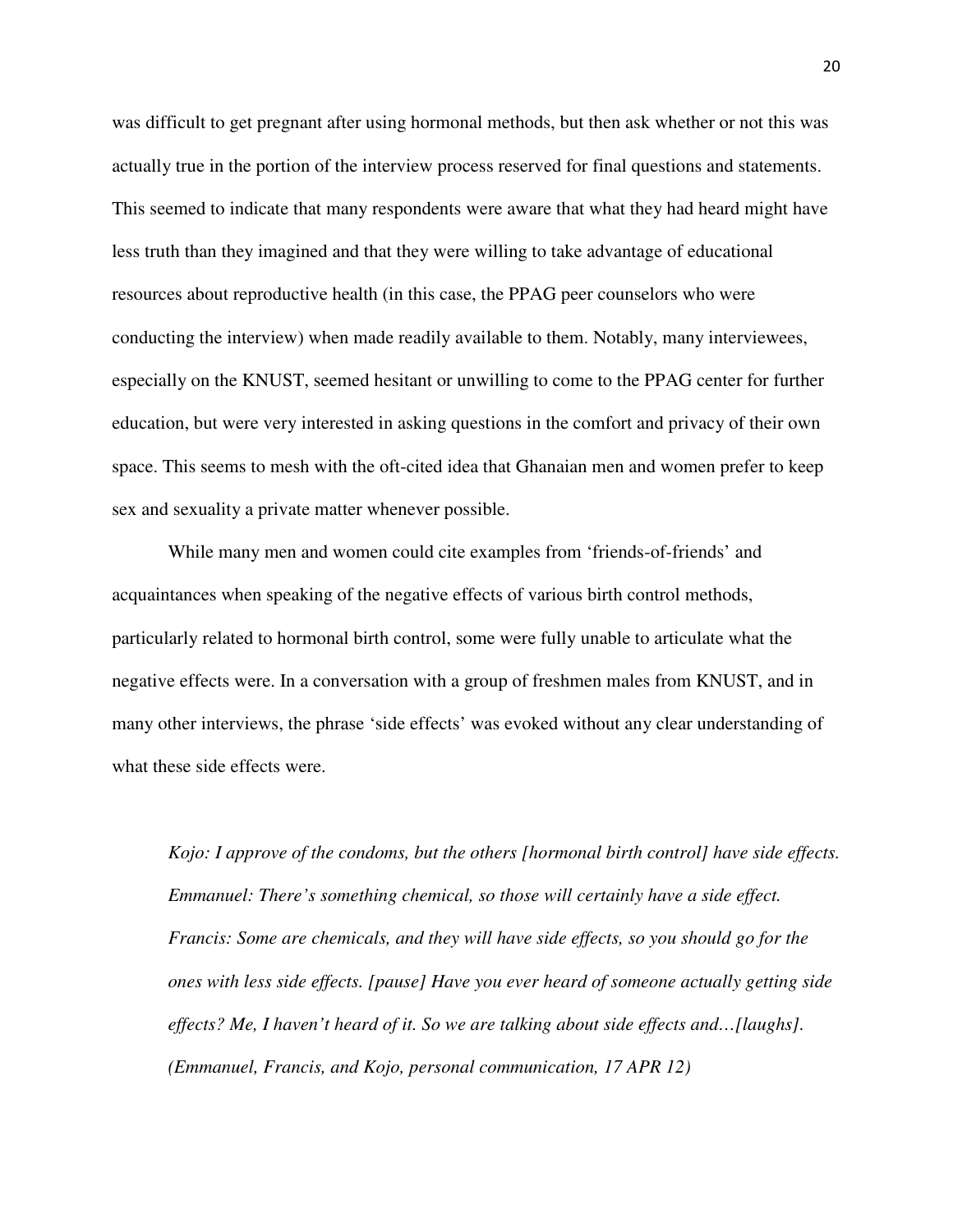In this case, each of the gentlemen participating mentioned side effects, but did not explain what the actual side effects were. Feeding off of one another, Emmanuel seems to attempt to reaffirm Kojo's initial assertion that there will be side effects present by citing the chemical nature of hormonal birth control rather than anything specific from his personal or educational experiences. Francis initially seems to intend to support his friends' statements, but upon further thought on the issue realizes that none of them are entirely sure what the actual side effects they are speaking of are. This seems to speak to the fact that while individuals make claims against hormonal methods of birth control for a variety of reason, often they are aware that these claims are rooted in less truth.

Once again, the role that gender seemed to play in an individual's knowledge was unclear based on these interviews. While those with more education seemed to know more methods of birth control, this knowledge was not always accompanied with more knowledge of how each method works or the positive and negatives of each method. Those who had a person in their lives who provided them with full amounts of information on birth control (such as Mama Janet) or who felt a need to fully educate themselves on birth control for personal reasons --such as Bright, who wanted to use birth control in his relationship while he finished a graduate degree (Bright, personal communication, 15 APR 12) --seemed to be the most informed, aware, and confident about the positives and negatives of contraceptives of all forms and types.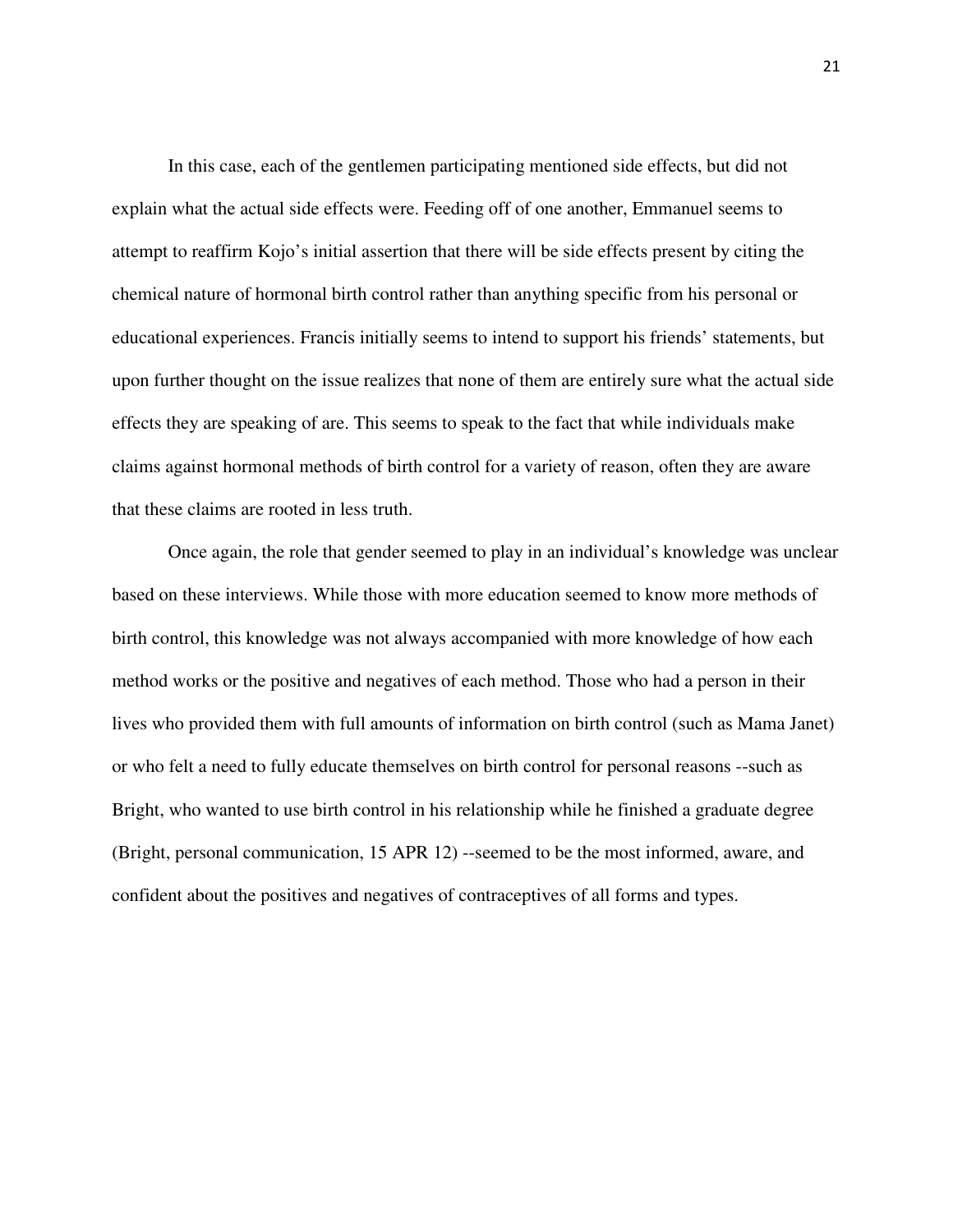## **Chapter 3: "But They Don't Like 'Toffee Without the Wrapper'": Gendered Thoughts on Contraceptive Knowledge and Usage**

The final portion of the interview was centered around understanding the ways that individuals come to conceptualize the way that gender factors into societal understandings of contraception. I was interested in matching the information individuals provided on their ways of understanding contraception with their thoughts on how other men and women tend to understand it, and the differences in the responses given to these questions in relation to the rest of the responses based specifically on an individuals' personal history adds a unique dimension to the project.

One of the most intriguing ideas that I observed in obtaining the answers to the questions "How do individuals of your own gender and the opposite gender tend to think about contraception?" was that most of the respondents of both genders were convinced that their gender was the most concerned about contraceptive use – particularly for the college students who participated in the study. Husein, a senior at KNUST who also happens to be a PPAG peer educator, spoke towards this theory in his response:

*"As a guy, my responsibility is high because responsibility is the most important [for me]. Females are most indecisive about whether or not they are ready to have children. Women get special orientation from [their] mothers – many women even tell their children what kind of contraceptives to use. Boys – [those from my] school and [my] friends – out of curiosity. We try to learn." (Husein, personal communication, 15 APR 12)*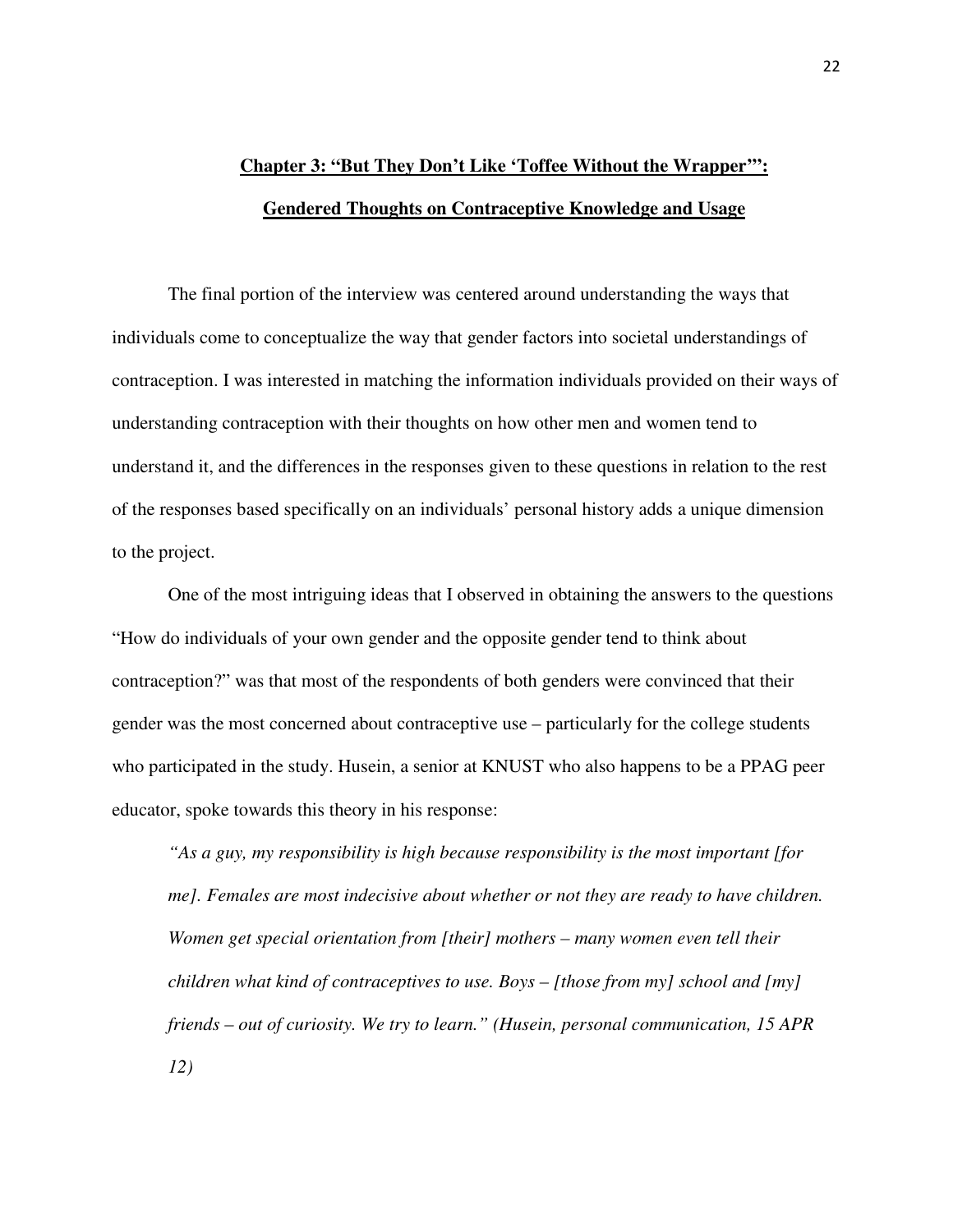Husein seems to believe that men in general must pay the most attention to contraceptives because men in general face a higher level of 'responsibility.' When asked about differences he notices about the ways that men and women come to learn about contraceptives, his response that women are more likely to receive information from mothers in the home mirrors the types of responses referenced in Chapter 1, but does not address the reality that for the most part, neither men nor women are learning about contraceptives in the home environment.

In the same vein, Eva and Adua, seniors at KNUST, seemed to feel that women were the most concerned about contraceptive knowledge:

*Adua: [Men]don't care at all. Guys don't bother. Sometimes I even wonder if they think HIV is real.* 

*Eva: Ladies always like to be protected.* 

*Adua: Even if they [women] are not using [contraceptives], they are thinking about it. (Eva and Adua, personal communication, 17 APR 12)* 

While neither seems to feel empowered in the way that Husein does about his 'responsibility' to provide protection, neither Eva or Adua agrees that men are likely to care about using contraceptives. Adua's statement about women potentially wanting to use contraceptives without actually doing so seems to speak to the idea that women might not feel that they have the authority within their relationships to decide which methods, if any, to utilize for their own personal protection and comfort.

Being asked to isolate gender when thinking about contraception seemed to elucidate presumed differences between the genders that were not apparent in the personal response portion of the interview. For example, Steve, a mechanic from Ayudase, said that while he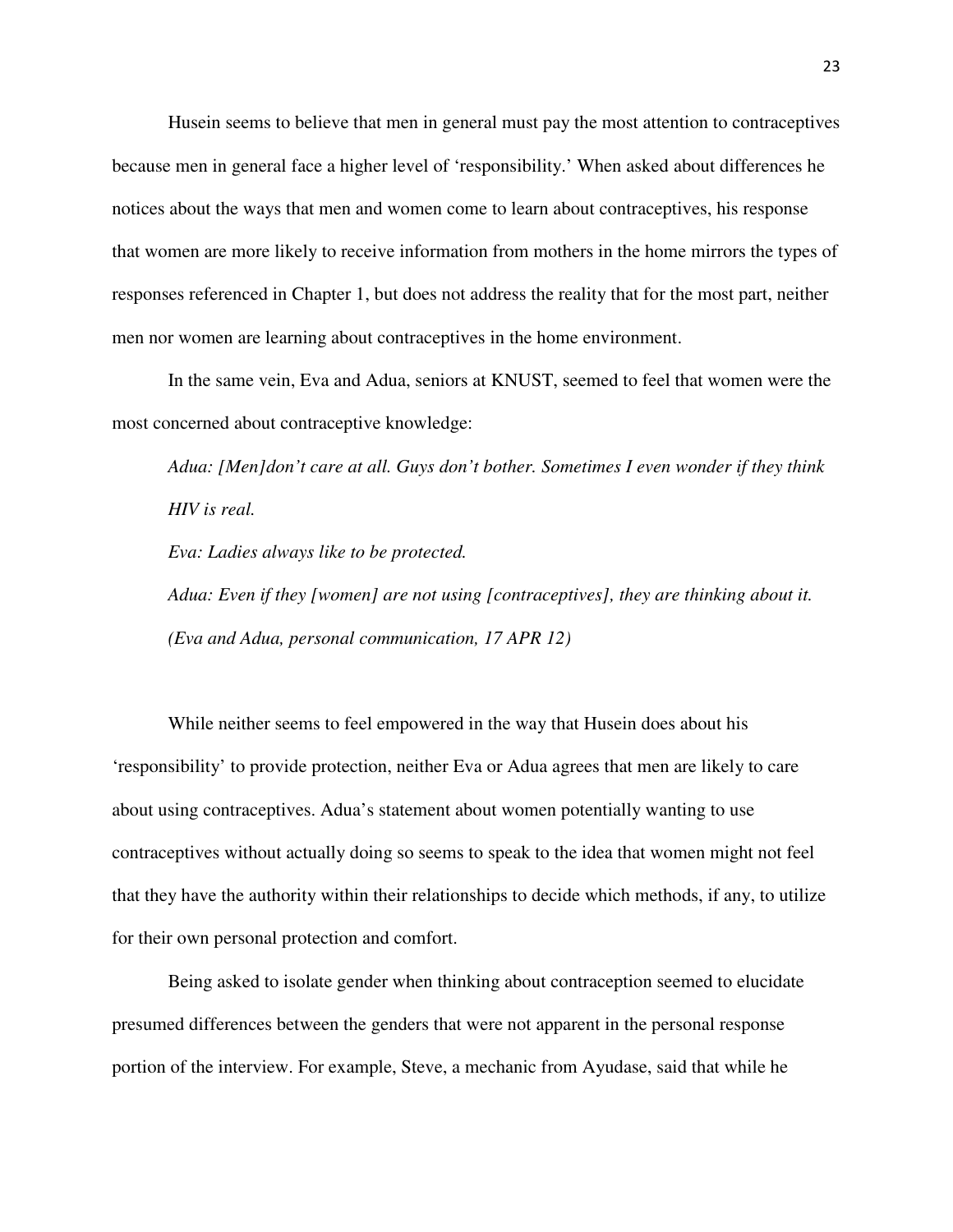doesn't personally use contraception, men generally choose to use it because they don't want to have too many children (Steve, personal communication, 16 APR 12). Nearly every respondent, regardless of gender, asserted that people choose to use contraception because they don't want to have more children, and in addition, many women, especially those who already had children claimed that men are usually the ones within relationships who want to have more children because women are the ones who feel the direct effects of childbirth and child-rearing. For example, Mama Janet of Anwomaso answered the questions on gender and contraceptive choice and decision-making with the following statement:

*Women are more particular about contraception than men – they [men] expect wmoen to space children, but don't need to know why or how [women do it]. Men like the natural feeling of sex. But women are also more worried about contraception because they find it difficult to conceive after stopping [hormonal birth control methods]" (Janet Ablorh, personal communication, 15 APR 12).* 

*"*This makes Steve's assertion that men in particular don't want to have many children, rather couples or women, particularly intriguing. Another mechanic, Fuseni, repeated a similar thought, saying that "men tend to be agreeable about using contraception" (Fuseni, personal communication, 16 APR 12).

Even when this theory did not prove true (in instances where women argued that men were the ones more focused on contraceptives, or vice-versa), both men and women seemed to rely on opinions of the other gender that were not supported by the responses provided in the initial portion of the interview process. Ivy, a student at KNUST, personally believed abstinence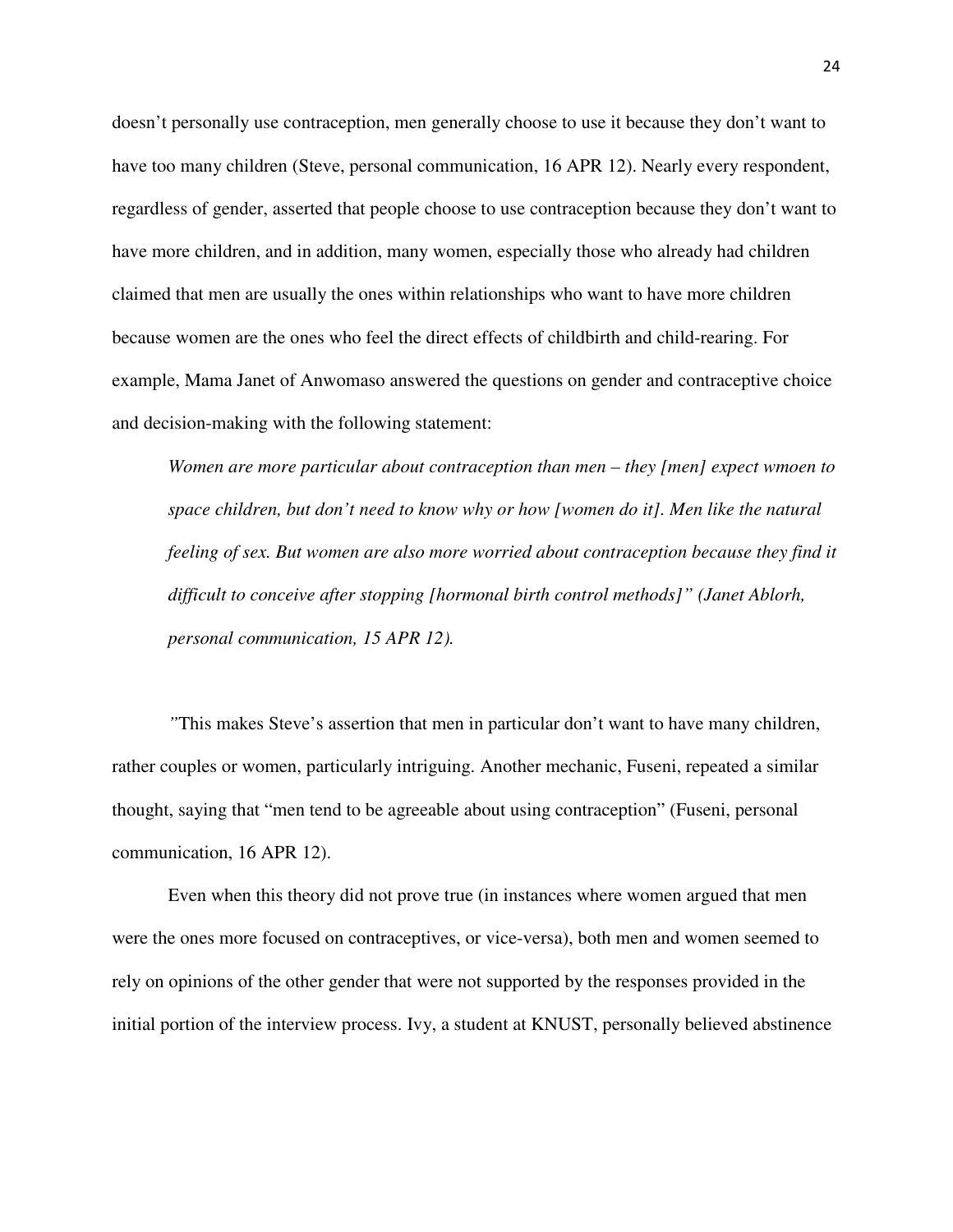to be the best method, and had never used any contraceptive methods before as a result. But when asked about gendered ideas of contraception, she offered the following:

*"Guys force women to use protection because they don't want to be fathers. [One of the negative effects of condoms is that] men don't want to have "toffee without the wrapper." (Ivy, personal communication, 15 APR 12)* 

While Ivy doesn't seem to personally believe that women are the ones who place the most focus on using contraceptives, her response is interesting because it seems to highlight two ideas that come up in the more typical responses: that men often have more control than women on contraceptive methods (regardless of who is more interested or concerned) and that the onus of bearing children when not ready is either the man's or the woman's rather than a responsibility of a couple.

The concept of "toffee without the wrapper" – or having unprotected sex/sex without a condom also came up during the conversation with Emmanuel, Kojo, Francis, and Enoch, all students at KNUST. "Some guys won't use condoms – it's like eating candy without the wrapper," Enoch offered when asked about men's tendencies related towards contraceptive methods and choice (Enoch, personal communication, 17 APR 12). While Kojo and Enoch felt that "ladies like condoms and tablets," Kojo ended the discussion by saying:

*"Sex is for marriage. So you as the husband should just study your woman's cycle. That's what Onan was told in the Bible."(Kojo, personal communication 17 APR 12)* 

These statements display a variety of information about the ways that these particular boys see gender in relation to contraceptive decisions. There seems to be three modes of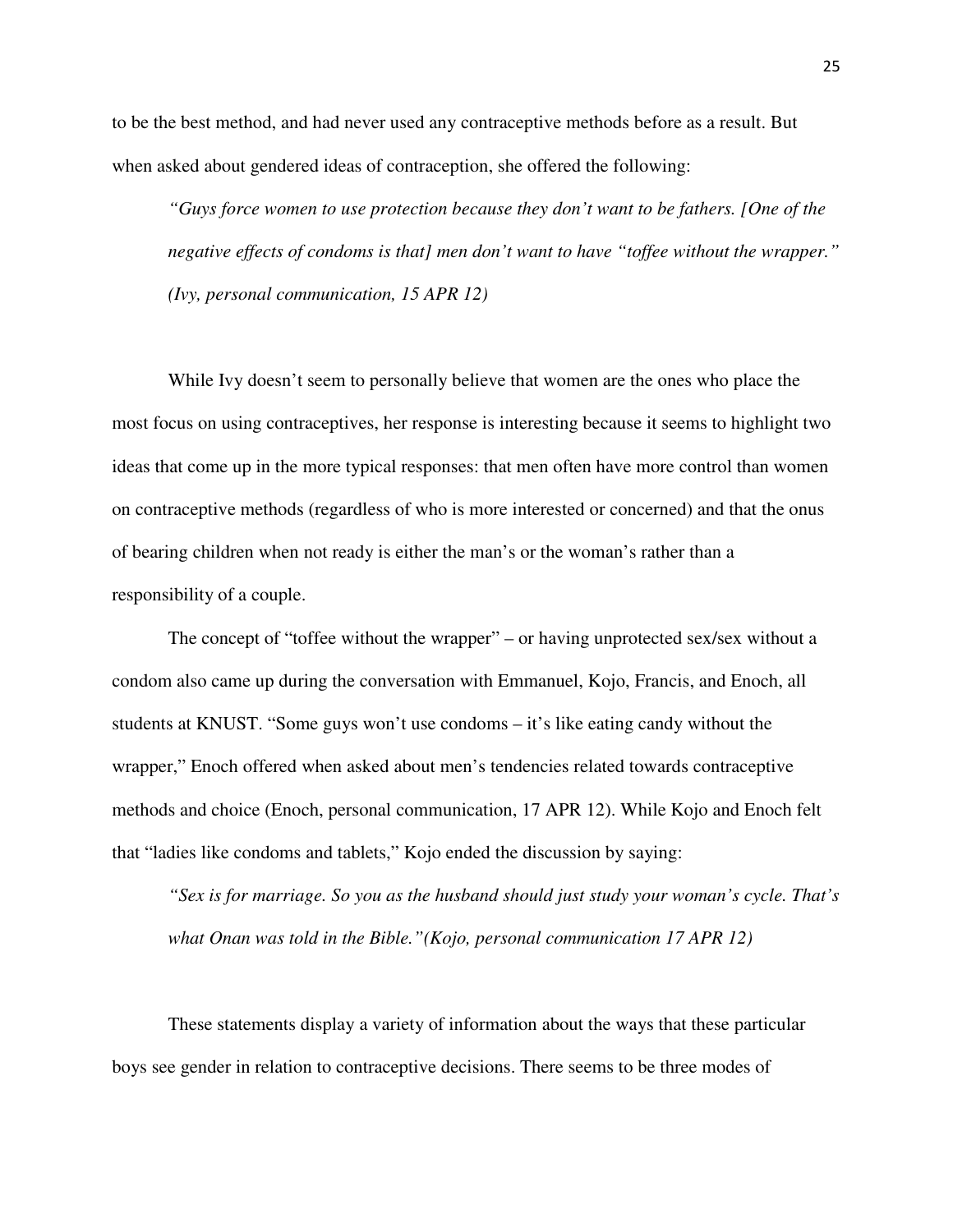understanding present in the situation – understanding on an individual level, and on a generalized male level and female level. While the boys repeated throughout the interview that sex was for marriage and should not be promoted to the youth (including college students), they did feel that women were more interested in contraception than men. However, when the circumstances were right (i.e., marriage), they believed that no artificial modes of contraception should be utilized, and that it was a man's duty to decide how birthing should be spaced by using the rhythm method.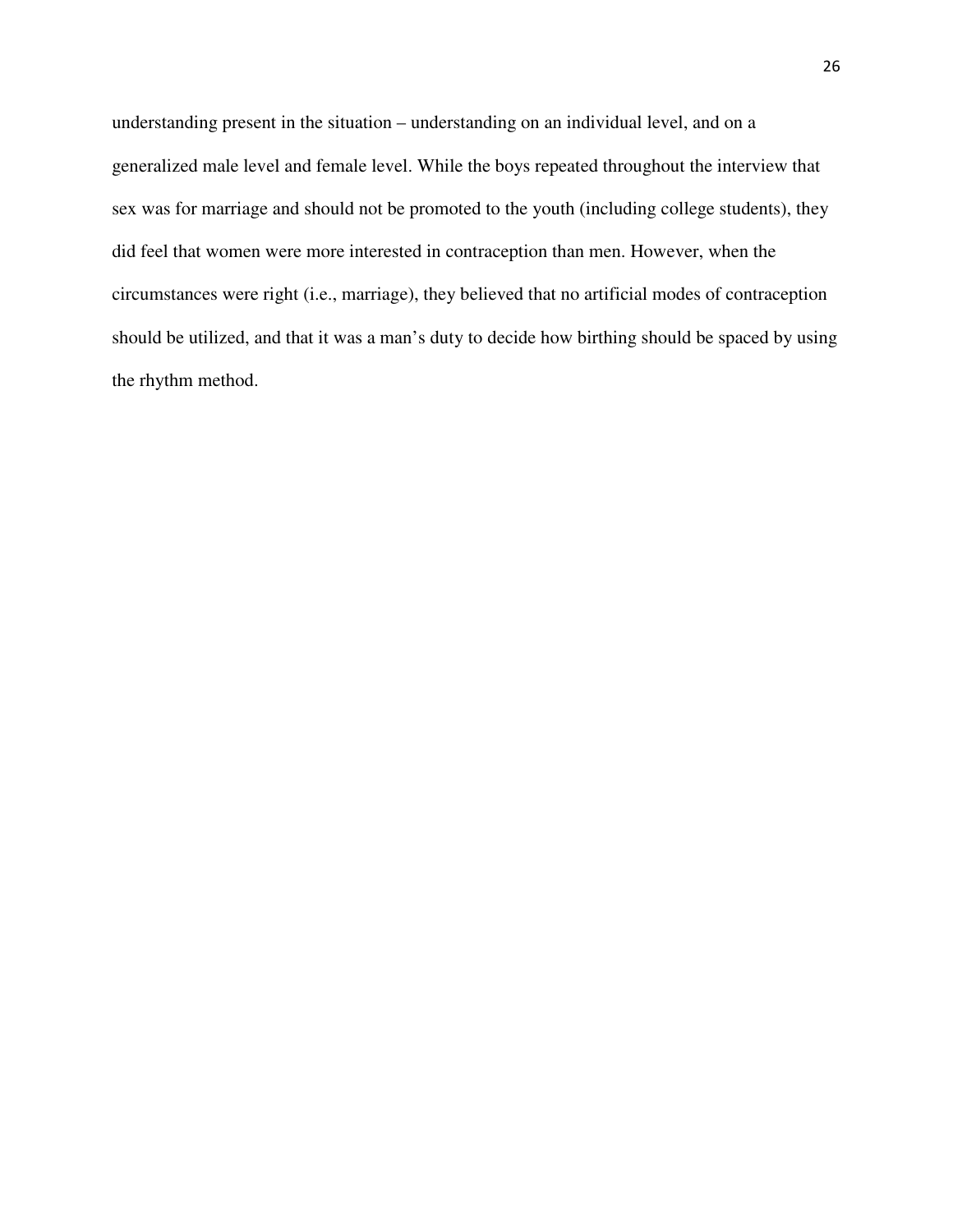#### **Conclusion**

Research rarely goes as predicted, and this project certainly fits into the vast number of research projects in existence that produced unexpected results or ended up highlighting something entirely different than the goals outlined within the initial research proposal. From the inception of this particular project to its conclusion, there have been a number of shifts in expected responses and actual outcomes that have given this paper and the data that shaped a unique tilt.

Going into this project, I expected that women would have more knowledge of contraceptives because of an active desire to seek out information on how to manage childbirth. In retrospect, one of the main reasons that my data did not confirm that theory is because my study population did not match up with the type of woman who specifically gains knowledge on contraceptives to prevent childbirth. Because college men and women dominated the study, it turned out that neither men or women were more likely to have any more knowledge than the other, except in specific circumstances, like that of Mama Janet who learned a great deal from her sister, or the married men who were still in school and needed to hold off on creating a family until after their degrees were finished. As might be expected, necessity of birth control plays a major role in the amount of knowledge that both men and women hold on the topic, but at times necessity is supplanted by special circumstances where an individual has access to a wealth of contraceptive knowledge.

One expectation that was confirmed was the increased likelihood of women passing down information on contraception to their daughters, which generally goes along with the idea that women are more likely to be concerned about contraceptive methods. However, this is only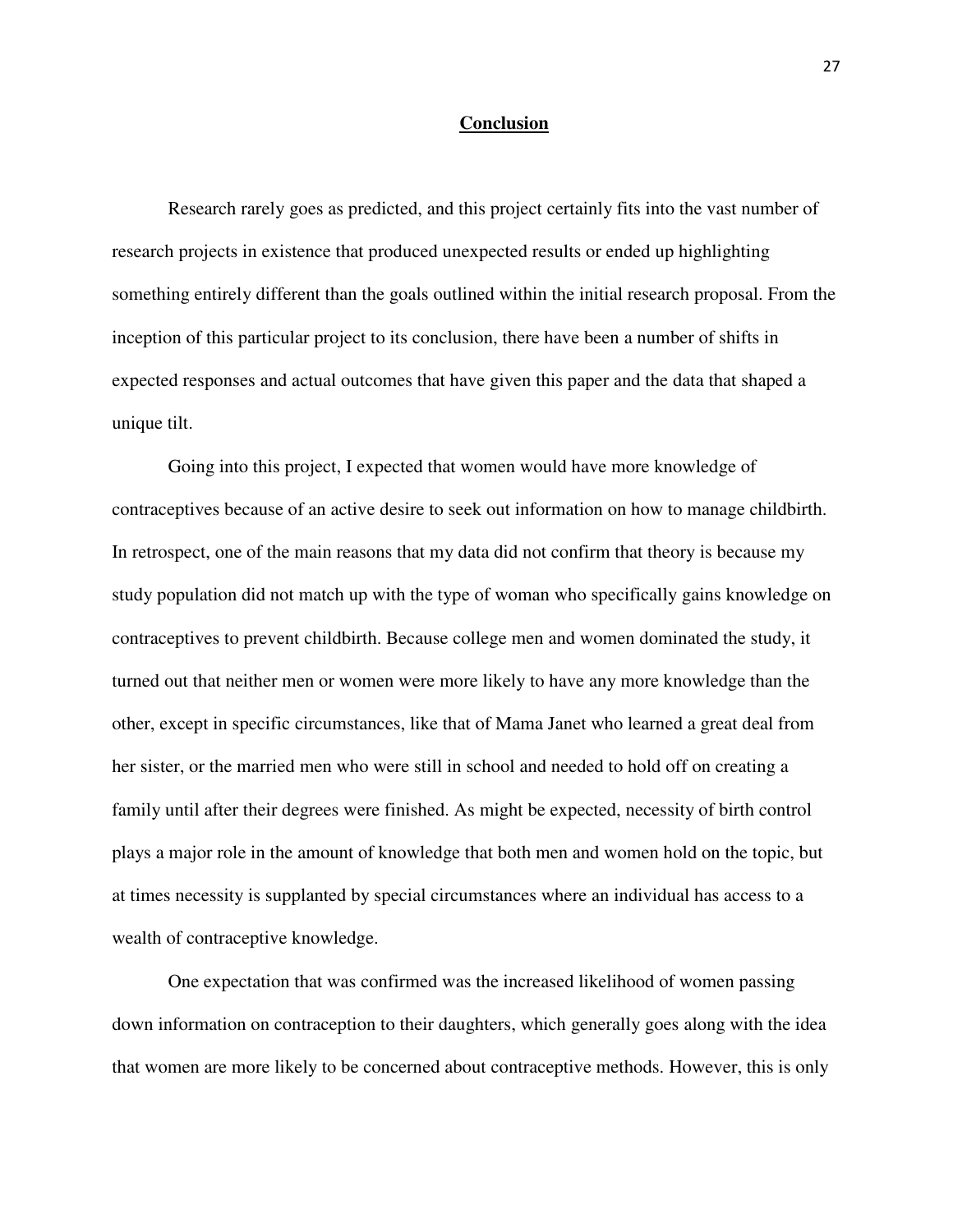gendered when related to males who received information about contraception in the home. Overall, the vast majority of respondents, male or female, did not receive any education about contraceptives in their homes, so this finding is relatively inconclusive with regards to larger understandings of gender on contraceptive knowledge.

The data gathered during the interview process and presented in the first two chapters generally contradicts the idea that gender plays a major role in the ways that men and women come to understand and continue to edify their knowledge of contraceptive methods. While this could indicate that contraceptive knowledge is not a particularly 'gendered' topic in Ghana, it seems more likely that the somewhat ineffective study design underlying these responses is contributing to this idea. A narrower and more in-depth version of this project, with modified questions and a well-selected sample group might add additional support to the idea that contraceptive knowledge is not strongly gendered, or might contradict these initial findings with a more specific report on the knowledge of a different sample group.

However, an entirely unexpected result of this project was the realization through the interview process that while individuals' responses were not necessarily gendered, almost everyone *believed* in the presence of gendered understandings. While it was impossible to argue based on the answers from the sample group that men knew more or cared more than women, or vice versa, almost everyone gave more or less credit to a single gender when asked what the differences were between each gender's understandings of contraceptives.

This result seems to speak towards the idea that men and women, especially those who are not married, rarely see opportunities to communicate freely with the other gender about contraceptives. This results in a great deal of 'boys boys' and 'girls girls' talk – a term used to refer to single-gender discussions about gendered concepts such as sex and sexuality, and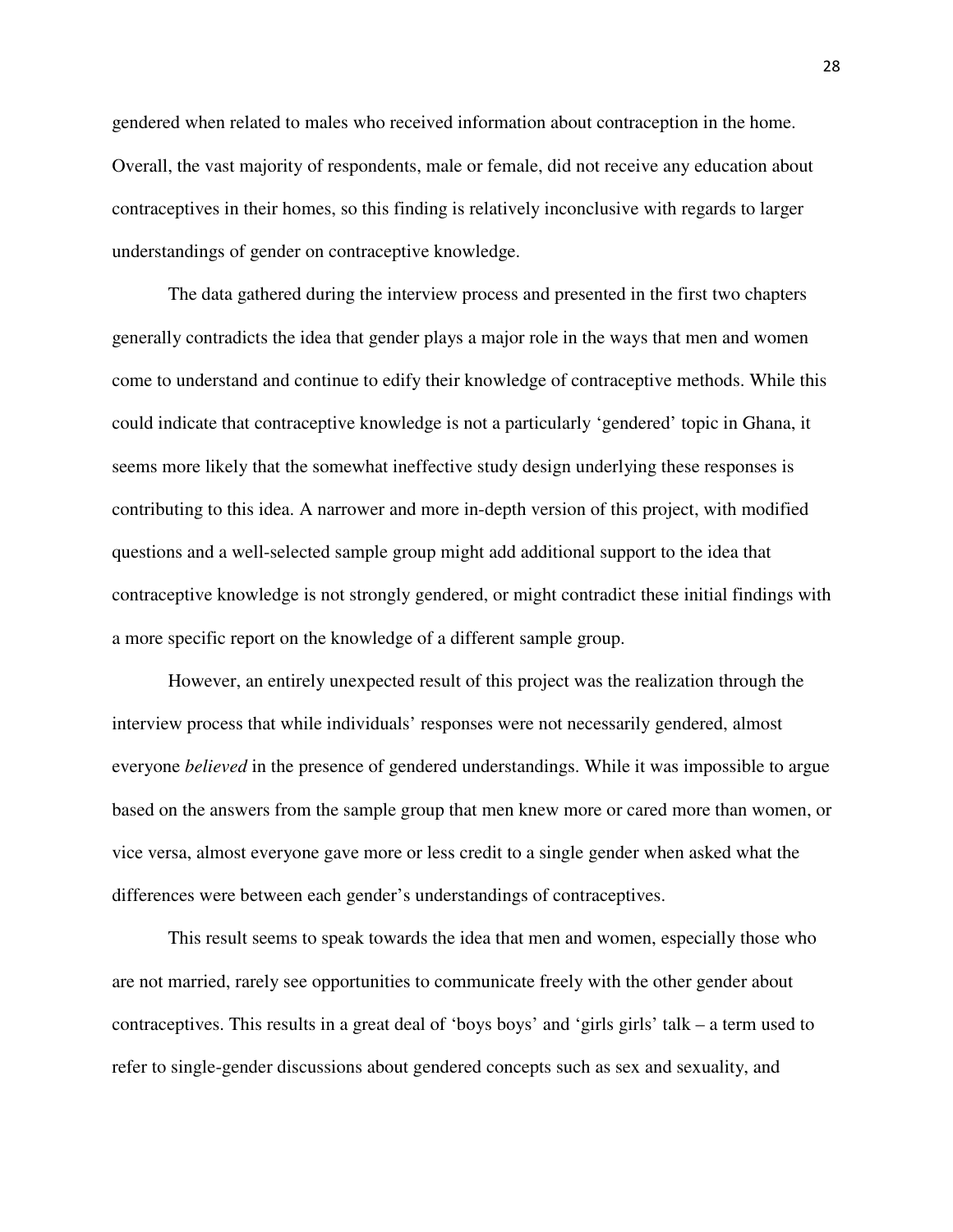naturally, contraceptive use. Within these communities, rumors and hearsay are often perpetuated in a through-the-grapevine method about both men's and women's experiences about birth control. Because of the lack of in-depth education on the realities of contraception in schools and in most homes, individuals seem to rely on social means and their peers to gain the knowledge on contraceptive use that they desire.

Some of the most poignant results of this study came from the portion of the interview where individuals were invited to ask questions or provide their own 'final statement.' Nearly every individual, from all age groups, educational levels, and gender backgrounds wanted additional information on contraceptive methods, to check the 'correctness' of the knowledge they had displayed during the interview, or wanted to ensure that the study would result in additional education for the general population on contraceptive methods. While many individuals felt empowered after the interview as they became aware of how much knowledge they already held on a rarely discussed topic, many more wanted to fill in the gaps of knowledge they found they had during the interview. Adua, a KNUST senior, finished the interview by saying:

*"This topic is not discussed. And it is awkward if you are a kid to be watching something in the house and it comes up. We only know the condom, so they should think about teaching the others [in school]."(Adua, personal communication, 17 APR 12)* 

While Adua's suggestion that education in school should be increased is well supported by the responses of other participants, the work that organizations such as PPAG do also provides another realm for informing youth and adults about reproductive choices. Because of the private nature of the topics, it seems that any sustained effort to increase generalized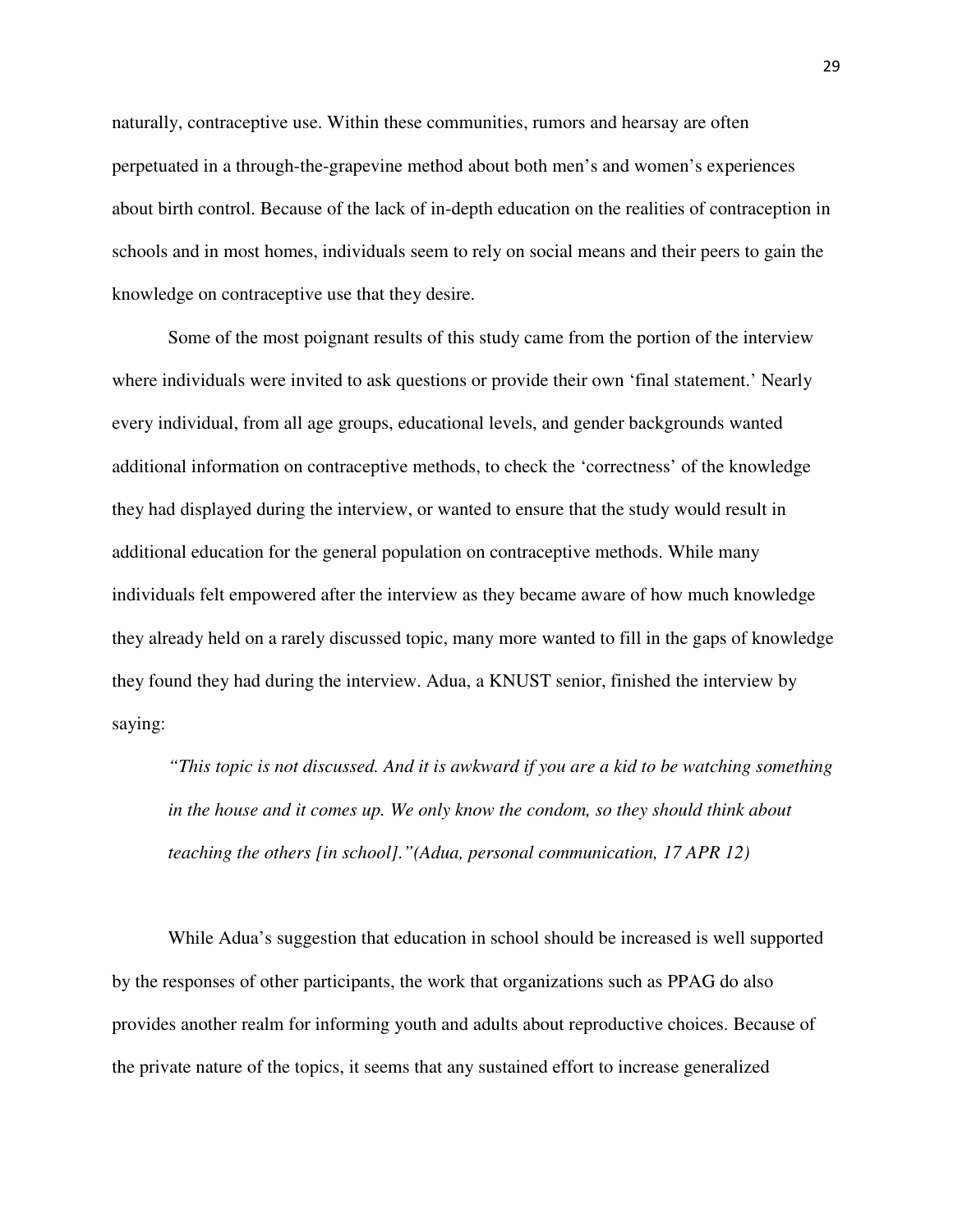knowledge of contraceptive methods should build upon the already existing social structure – 'boys boys' talk and 'girls girls' talk. As the PPAG peer counselors and I found quite unexpectedly through these interviews, meeting people where they are – in their dorms, communities, and homes – and providing them with a comfortable and judgment-free spaces to express themselves freely and ask questions without fear, and then allowing these discussion to trickle down through conversations can go a long way in changing the ways that individuals see contraception in their personal lives and in the larger spectrum of Ghanaian society.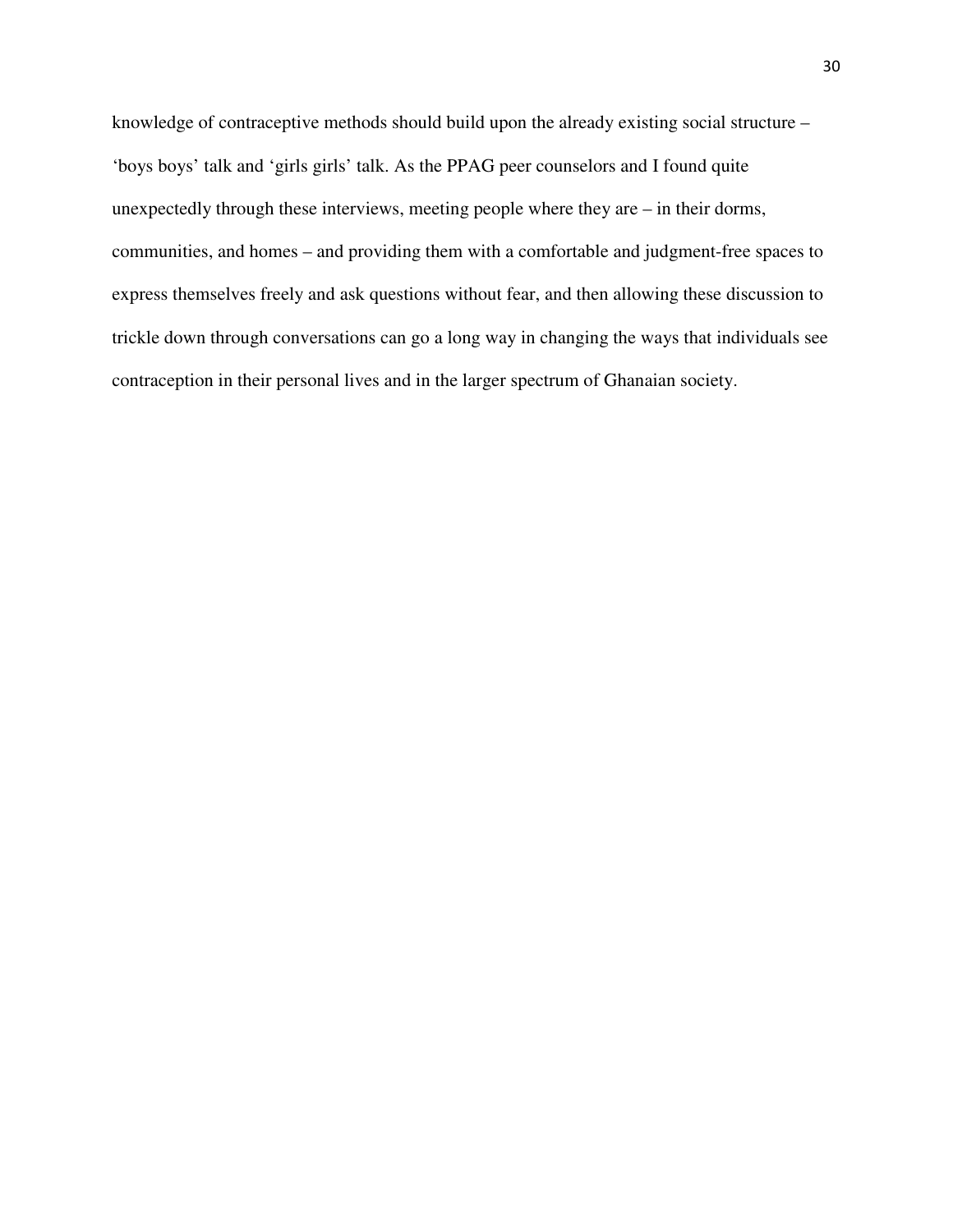#### **References**

- Badasu, Delilah. (2012, February) *Gender Issues in Ghana.* Lecture presented at University of Ghana-Legon's Institute of African Studies. Legon, Ghana.
- Goodman, Haija. (2012, March) Women's Health in the North. Lecture Presented at Catholic Guest House. Tamale, Ghana.
- Gyimah, Stephen O., Adjei, Jones, and Coffie, Nick. "Ghana's Family Planning Policy." Think Africa Press. <http://thinkafricapress.com/ghana/family-planning-policy>
- M P Vessey, N H Wright, K McPherson, P Wiggins. "Fertility After Stopping Different Methods of Contracpetion." *BMJ* (1978) 1:265.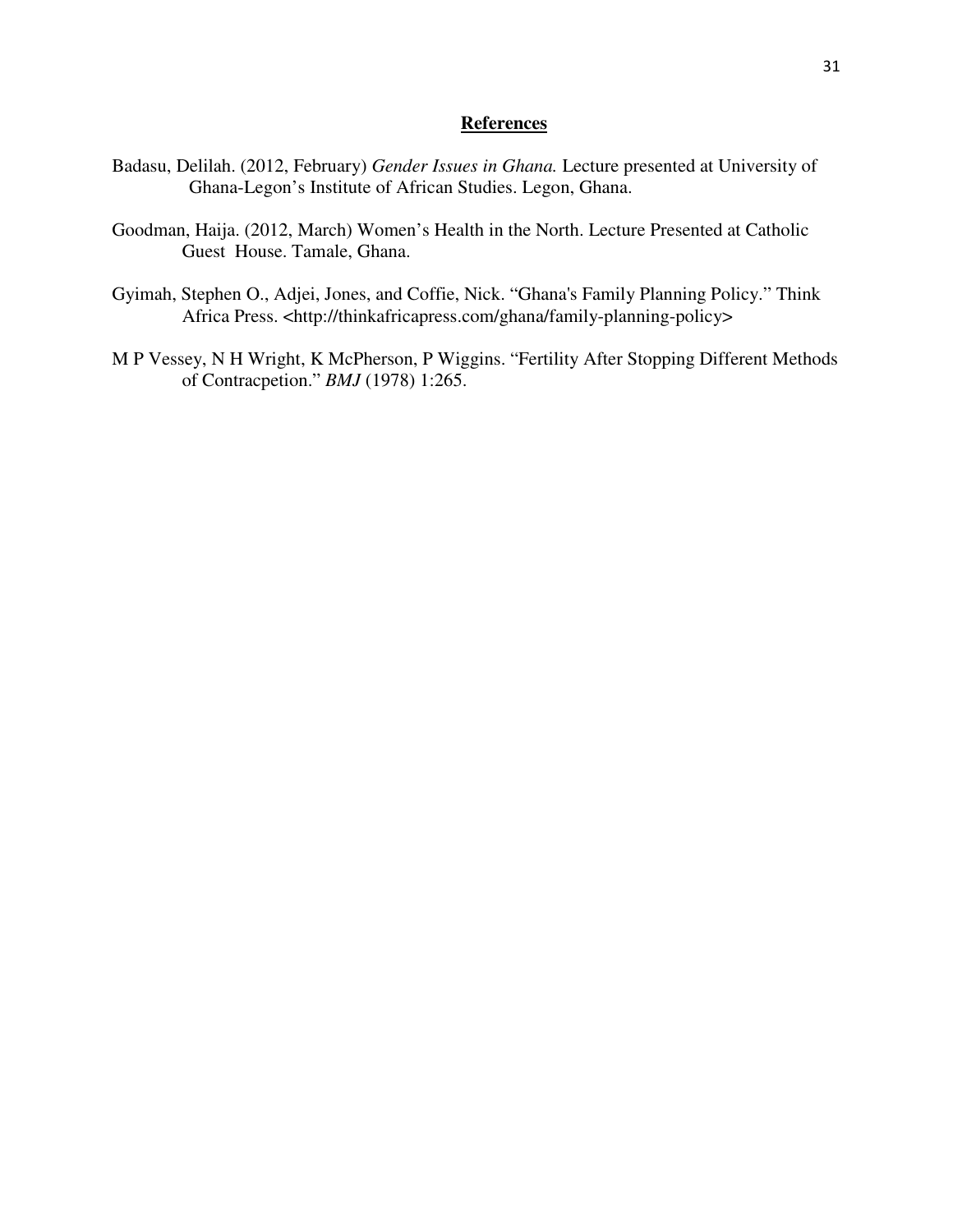#### **Informants**

- A., Agnes. (16 APR 12). Formal interview on personal opinions on contraceptives. Republic Hall Commercial Area, KNUST Campus, Kumasi, Ghana.
- Abdul. (15 APR 12). Formal interview on personal opinions of contraceptives. Student boarding house in Anwomaso, Kumasi, Ghana.
- Abigail. (16 APR 12). Formal interview on personal opinions on contraceptives. Republic Hall Commercial Area, KNUST Campus, Kumasi, Ghana.
- Ablorh, Janet Holm. (15 APR 12). Formal interview on personal opinions of contraceptives. Student boarding house in Anwomaso, Kumasi, Ghana.
- Adua and Eva. (17 APR 12). Group discussion on personal opinions of contraceptives. Republic Hall, KNUST Campus, Kumasi, Ghana.
- Akua. (16 APR 12). Formal interview on personal opinions of contraceptives. Outside of Akua's hair salon in Ayudase, Kumasi, Ghana.
- Bright. (15 APR 12). Formal interview on personal opinions of contraceptives. Student boarding house in Anwomaso, Kumasi, Ghana.
- Debby, Kofi, Ima, Issac, Jojo, and Phillip. Informal discussion on personal opinions about contraceptives. Unity Hall, KNUST Campus, Kumasi, Ghana.
- Emmanuel, Enoch, Francis, and Kojo. (17 APR 12). Informal discussion on personal opinions about contraceptives. Republic Hall, KNUST Campus, Kumasi, Ghana.
- Eunice. (17 APR 12). Formal interview on personal opinions of contraceptives, Republic Hall, KNUST Campus, Kumasi, Ghana.
- Fuseni (16 APR 12). Formal interview on personal opinions of contraceptives. Mechanic's work area in Ayudase, Kumasi, Ghana. '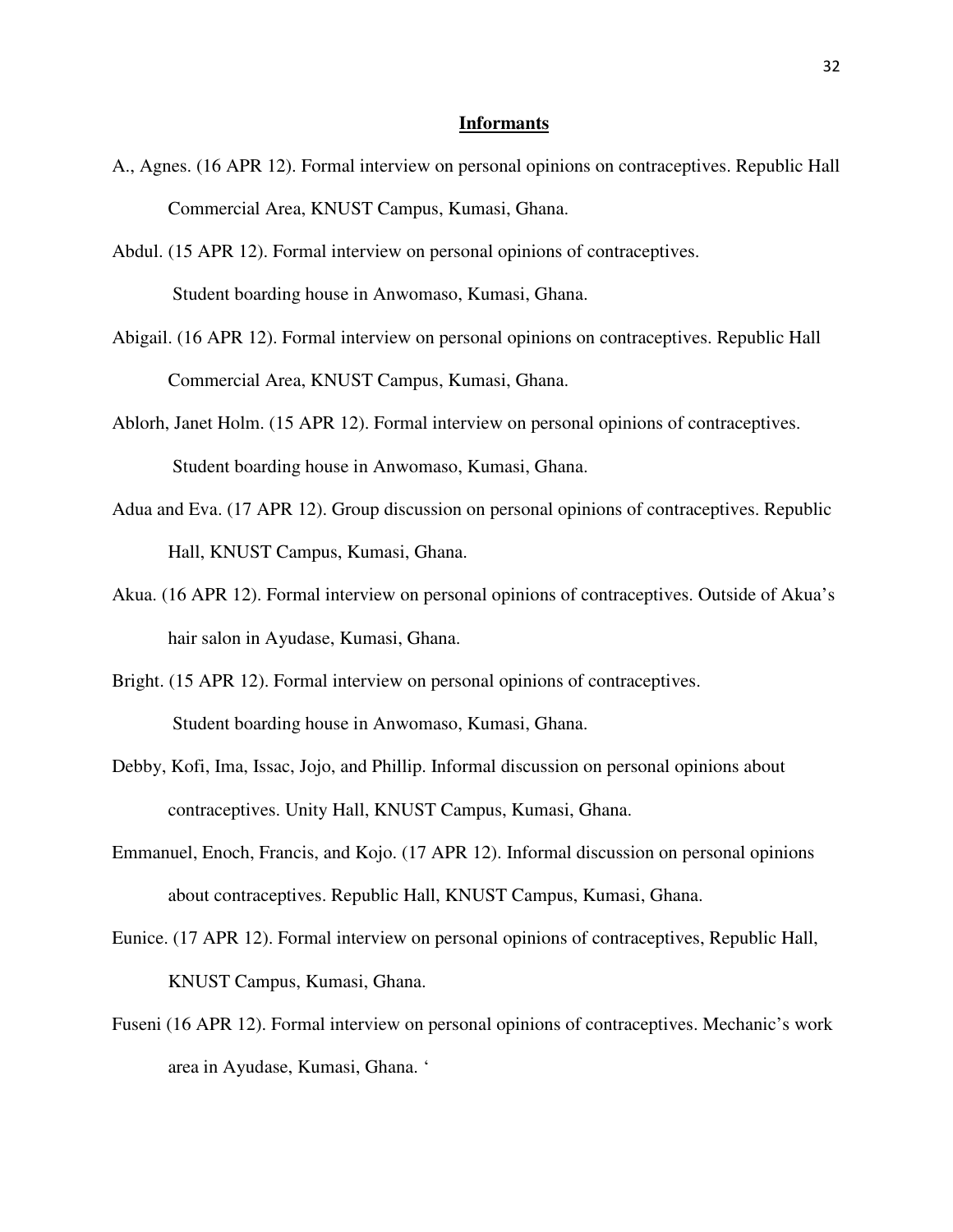Husein. (15 APR 12). Formal interview on personal opinions of contraceptives. Student boarding house in Anwomaso, Kumasi, Ghana.

- Ivy. (15 APR 12). Formal interview on personal opinions of contraceptives. Student boarding house in Anwomaso, Kumasi, Ghana.
- Maame. (16 APR 12). Formal interview on personal opinions of contraceptives. Outside of Maame's house, near Akua's hair salon, Ayduase, Kuamsi, Ghana.
- Nana Yaa. (16 APR 12). Formal interview on personal opinions on contraceptives. Republic Hall Commerical Area, KNUST Campus, Kumasi, Ghana.
- Selorm. (19 APR 12). Formal interview on personal opinions about contraceptives.Unity Hall, KNUST Campus, Kumasi, Ghana.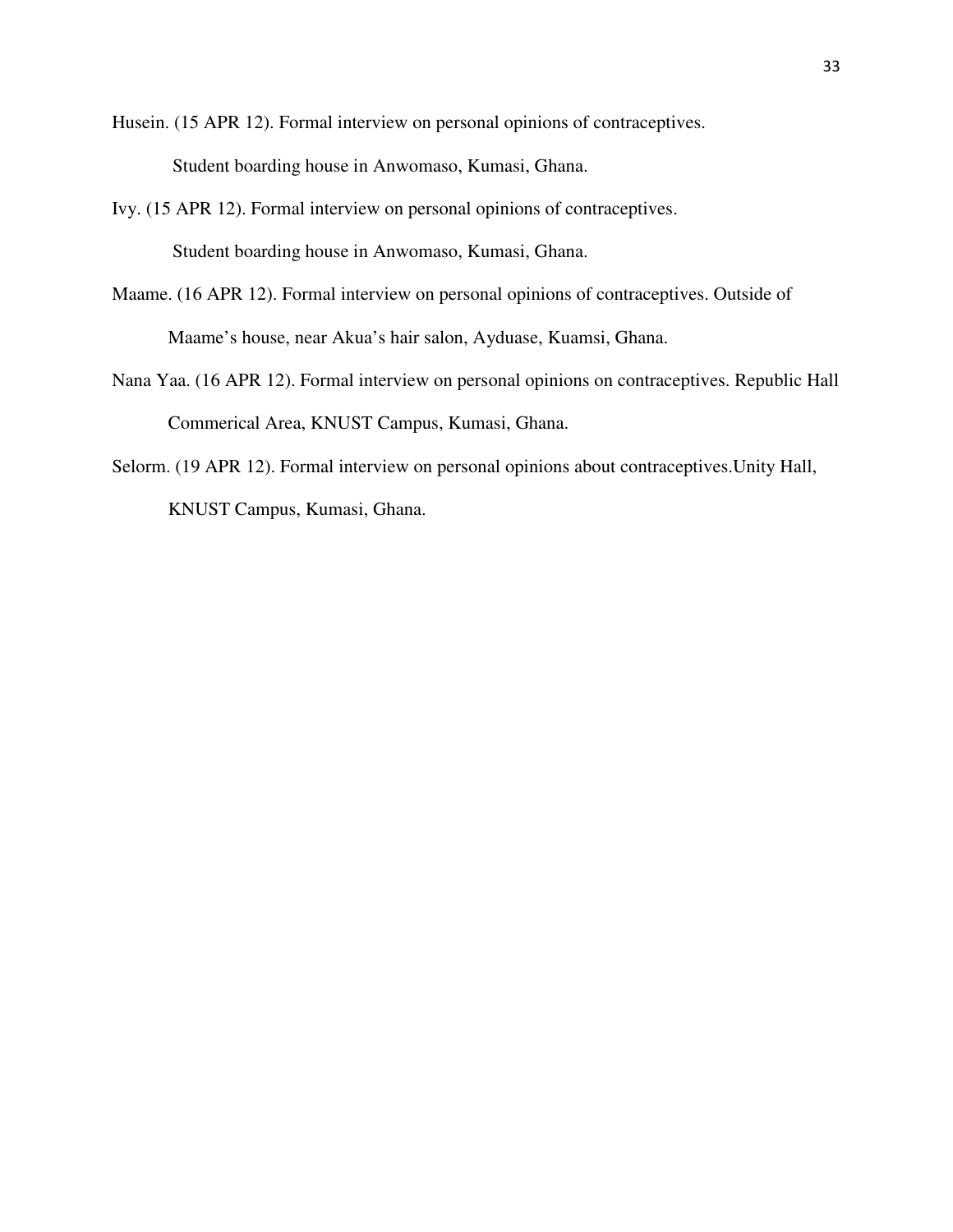## **Appendix**

### **Figures 3.10-3.15.**

**Modern Contraceptive Methods Common in Ghana.** *(courtesy Google Images)* 



**3.10 - Male Condom.** 



 **3.11- Female Condom (illustration)**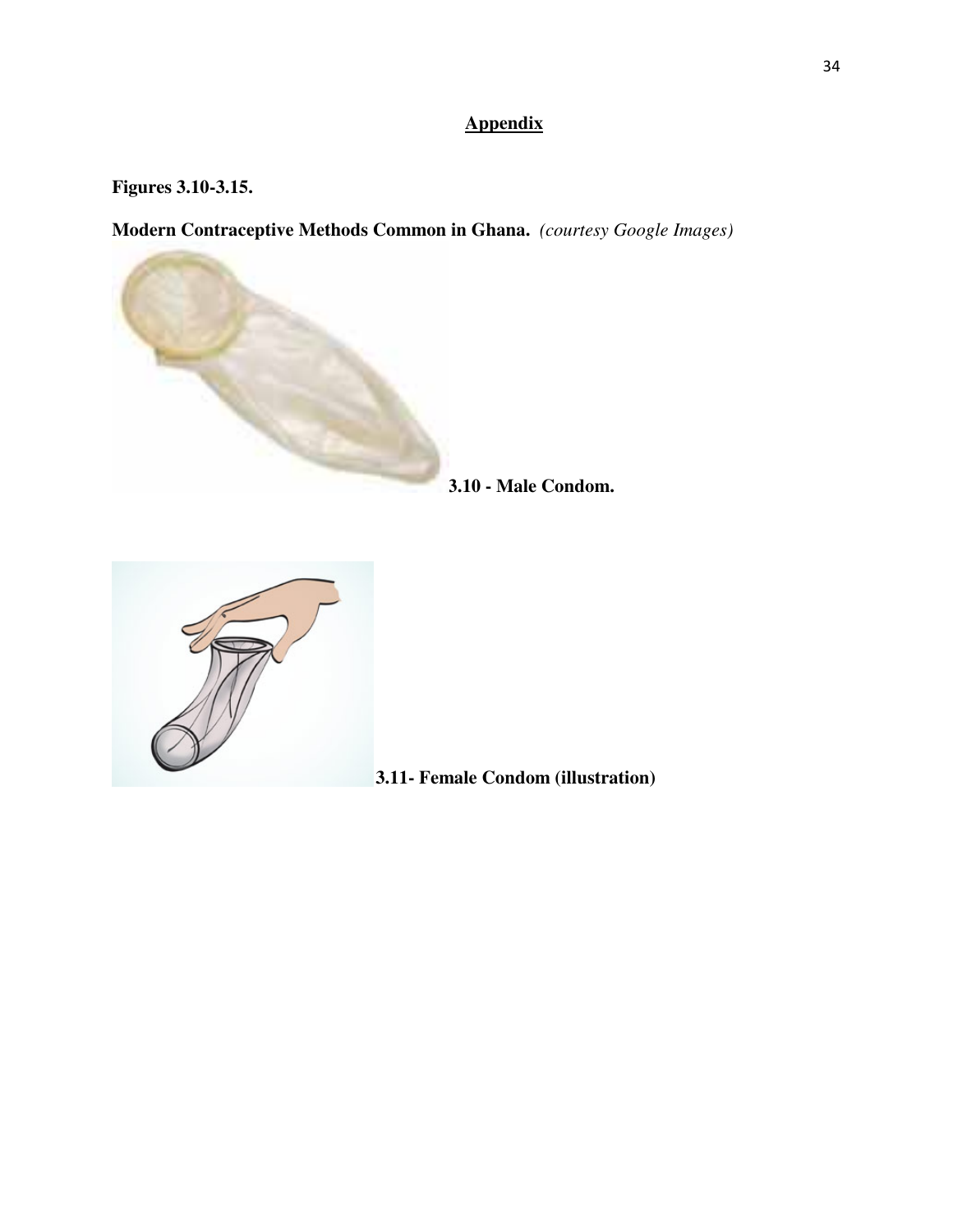

**3.12 – Mirco-Pill/Orals/ "Secure"** 



 **3.13 – Implant/ "Jadelle" (illustration)**